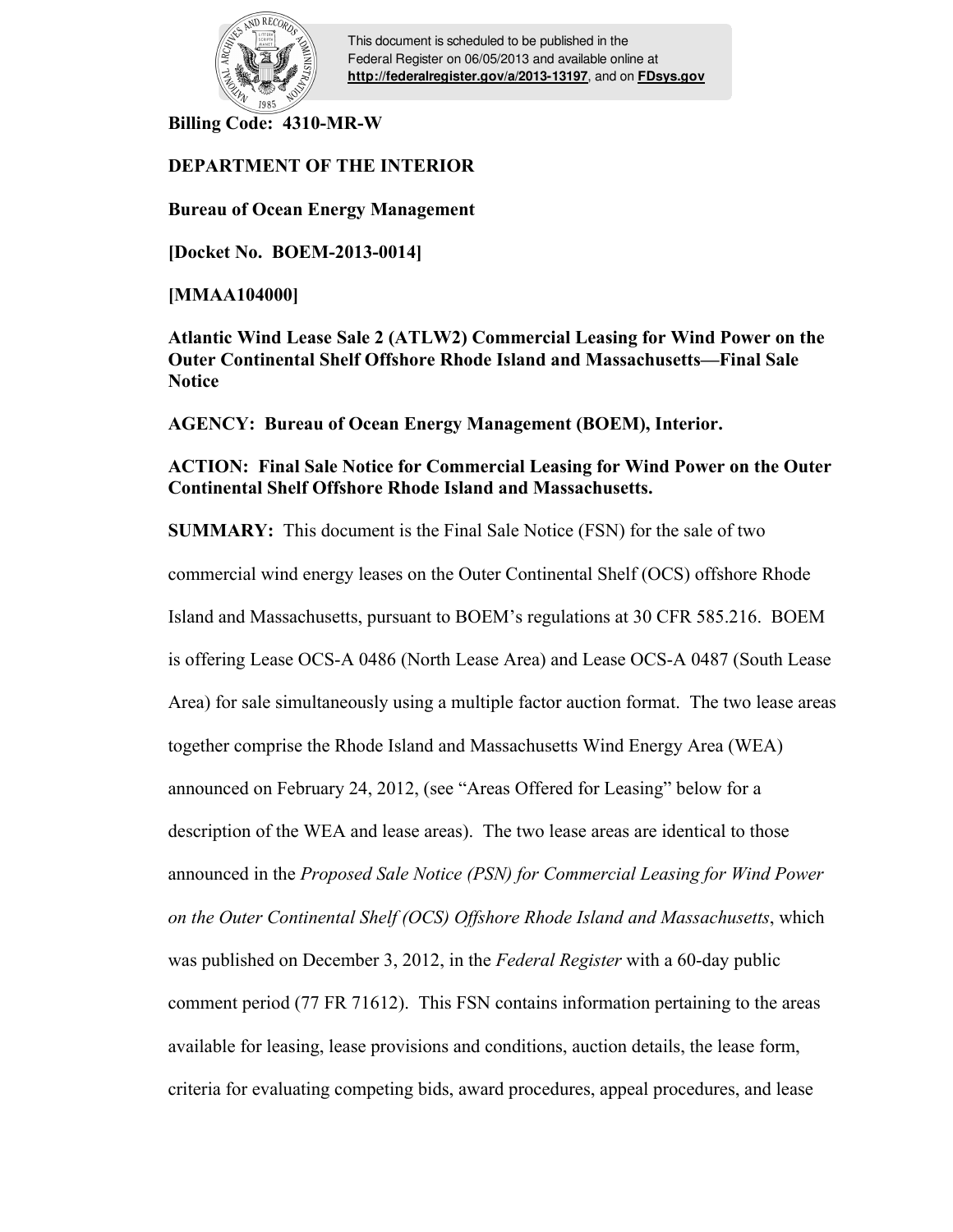execution. The issuance of the leases resulting from this lease sale would not constitute an approval of project-specific plans to develop offshore wind energy. Such plans, expected to be submitted by successful lessees, will be subject to subsequent environmental and public review prior to a decision to proceed with development. **DATES:** BOEM will hold a mock auction for the eligible bidders on July 24, 2013. The nonmonetary phase of the auction will begin on July 29, 2013. The monetary phase of the auction will be held online and will begin at 10:30 a.m. on July 31, 2013. Additional details are provided in the section entitled, "Deadlines and Milestones for Bidders."

**FOR FURTHER INFORMATION CONTACT:** Jessica Bradley, BOEM Office of Renewable Energy Programs, 381 Elden Street, HM 1328, Herndon, Virginia 20170, (703) 787-1320 or jessica.bradley@boem.gov.

**AUTHORITY:** This FSN is published pursuant to subsection 8(p) of the OCS Lands Act (43 U.S.C. 1337(p)) ("the Act"), as amended by section 388 of the Energy Policy Act of 2005 (EPAct), and the implementing regulations at 30 CFR Part 585, including 30 CFR 585.211 and 585.216.

**BACKGROUND:** The two lease areas offered in this FSN are the same areas as BOEM announced in the PSN on December 3, 2012 (77 FR 71612). BOEM received 82 comments in response to the PSN, which are available on BOEM's website at: http://www.boem.gov/Renewable-Energy-Program/State-Activities/Rhode-Island.aspx. BOEM has also posted a document containing responses to comments submitted during the PSN comment period and listing other changes that BOEM has implemented for this lease sale since publication of the PSN.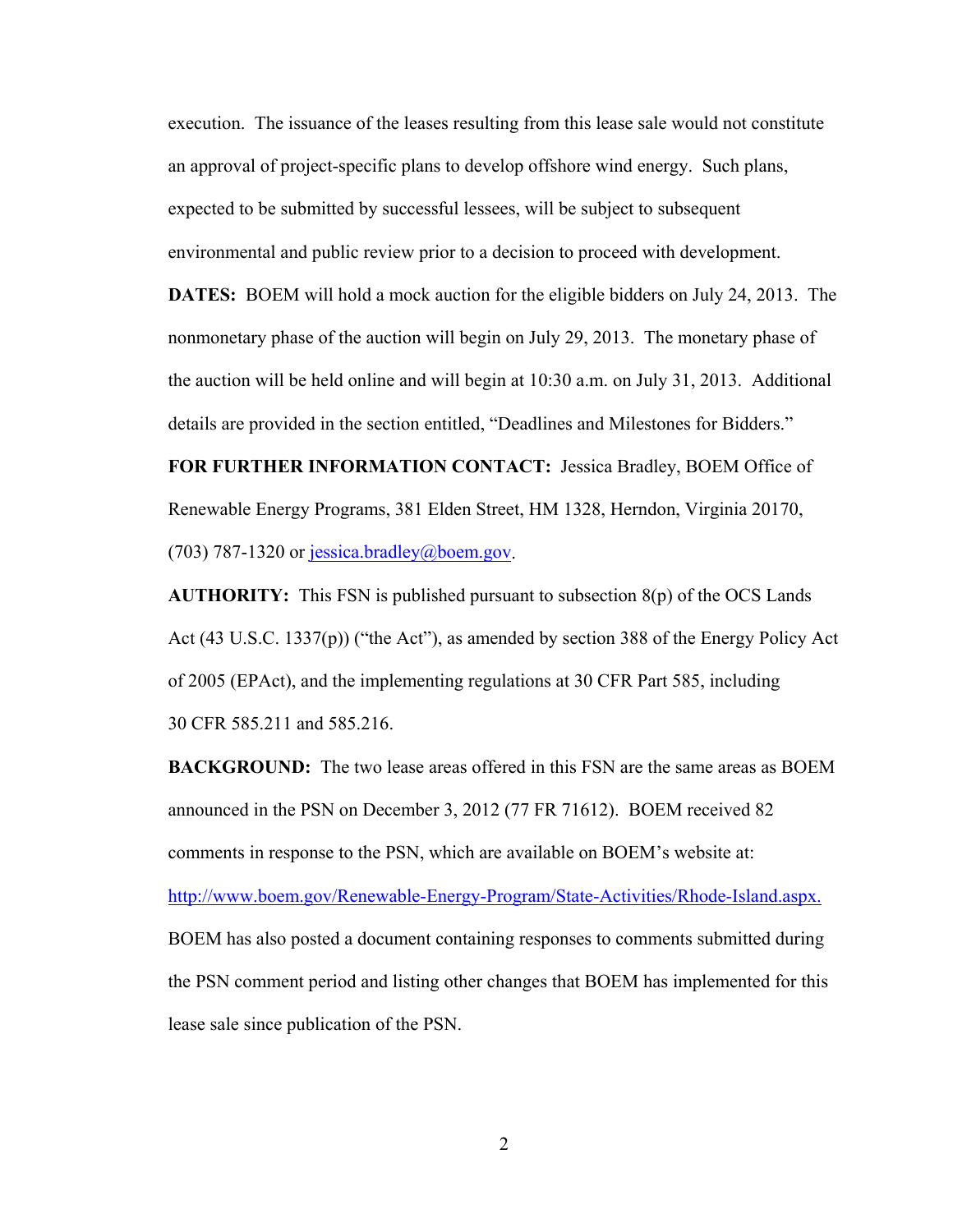On July 3, 2012, BOEM published a Notice of Availability (NOA) (77 FR 39508) of an Environmental Assessment (EA) for commercial wind lease issuance and site assessment activities on the Atlantic OCS Offshore Rhode Island and Massachusetts with a 30-day public comment period. BOEM received 32 comments, which are available at http://www.boem.gov/Renewable-Energy-Program/State-Activities/Rhode-Island.aspx BOEM has also concluded consultations under the Endangered Species Act (ESA), the Magnuson-Stevens Fishery Conservation and Management Act (MSFCMA), Section 106 of the National Historic Preservation Act (NHPA), and the Coastal Zone Management Act (CZMA).

 Based on the public comments in response to the EA, the conclusion of required consultations, and public outreach and information meetings, BOEM decided to make certain revisions to the EA originally published in July 2012. Concurrent with this notice, BOEM is publishing a NOA for the revised EA and Finding of No Significant Impact (FONSI). The *Commercial Wind Lease Issuance and Site Assessment Activities on the Atlantic Outer Continental Shelf (OCS) Offshore Rhode Island and Massachusetts Revised Environmental Assessment (EA)* can be found at

http://www.boem.gov/Renewable-Energy-Program/Smart-from-the-Start/Index.aspx.

 The two lease areas offered in Atlantic Wind Lease Sale 2 (ATLW2) comprise the Rhode Island and Massachusetts WEA described as the proposed action and preferred alternative in the EA. Additional environmental reviews will be conducted upon receipt of the lessees' proposed project-specific plans, such as a Site Assessment Plan (SAP) or Construction and Operations Plan (COP).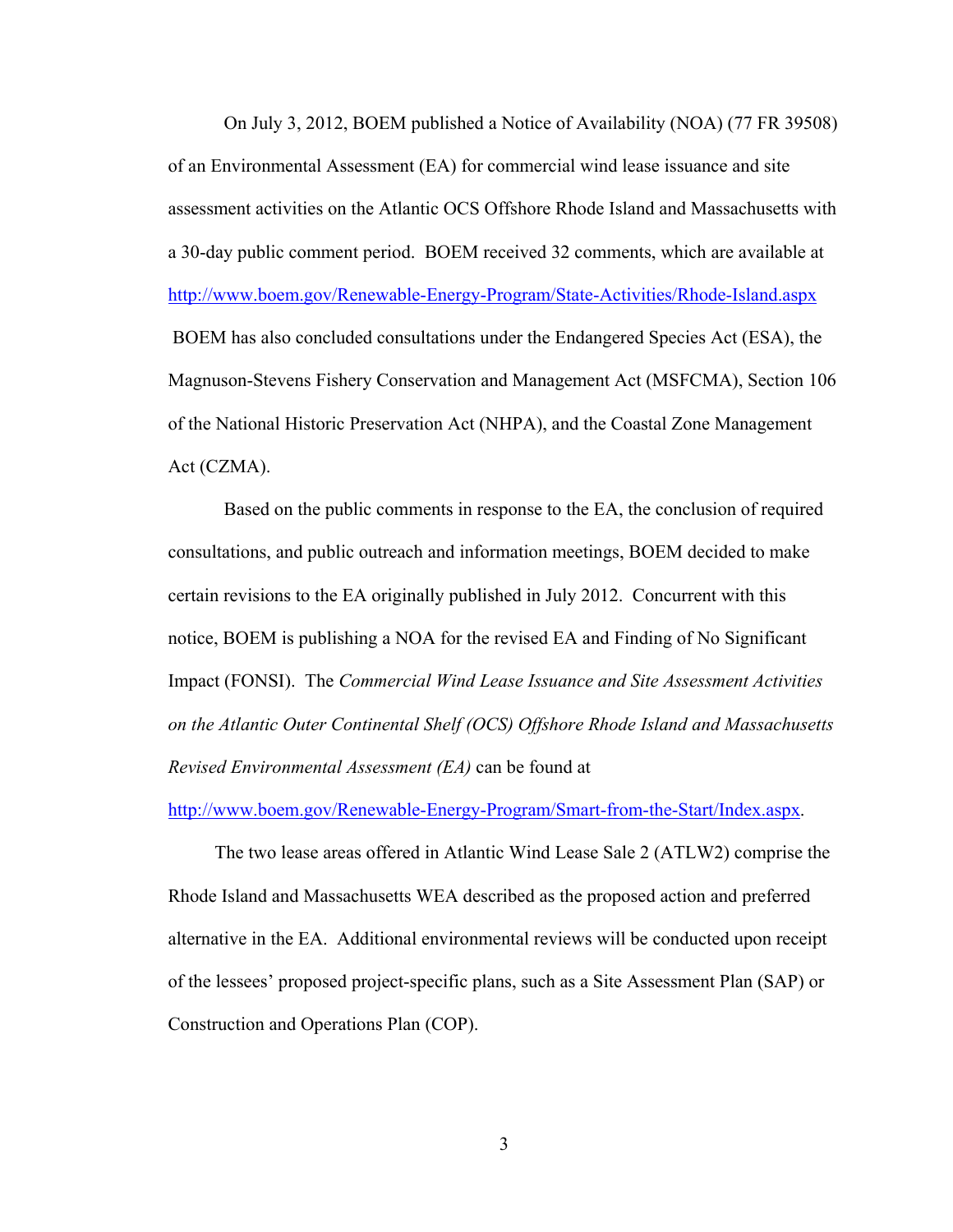**LIST OF ELIGIBLE BIDDERS:** BOEM has determined that the following companies are legally, technically and financially qualified pursuant to 30 CFR 585.106 and 107, and are therefore eligible to participate in this lease sale as bidders.

| <b>Company Name</b>                           | <b>Company Number</b> |
|-----------------------------------------------|-----------------------|
| Deepwater Wind New England, LLC               | 15012                 |
| EDF Renewable Development, Inc.               | 15027                 |
| Energy Management, Inc.                       | 15015                 |
| Fishermen's Energy, LLC                       | 15005                 |
| <b>IBERDROLA RENEWABLES, Inc.</b>             | 15019                 |
| Neptune Wind LLC                              | 15011                 |
| Sea Breeze Energy LLC                         | 15044                 |
| US Mainstream Renewable Power (Offshore) Inc. | 15029                 |
| US Wind Inc.                                  | 15023                 |

**DEADLINES AND MILESTONES FOR BIDDERS:** This section describes the major deadlines and milestones in the auction process from publication of this FSN to execution of leases pursuant to this sale.

• *Bidders Financial Form (BFF)*: Each eligible bidder must submit a BFF to BOEM by June 12, 2013. Please note that the BFF has been updated since publication of the PSN. The updated BFF is available at http://www.boem.gov/Renewable-Energy-Program/State-Activities/Rhode-Island.aspx. Once this information has been processed by BOEM, bidders may log into pay.gov and leave bid deposits.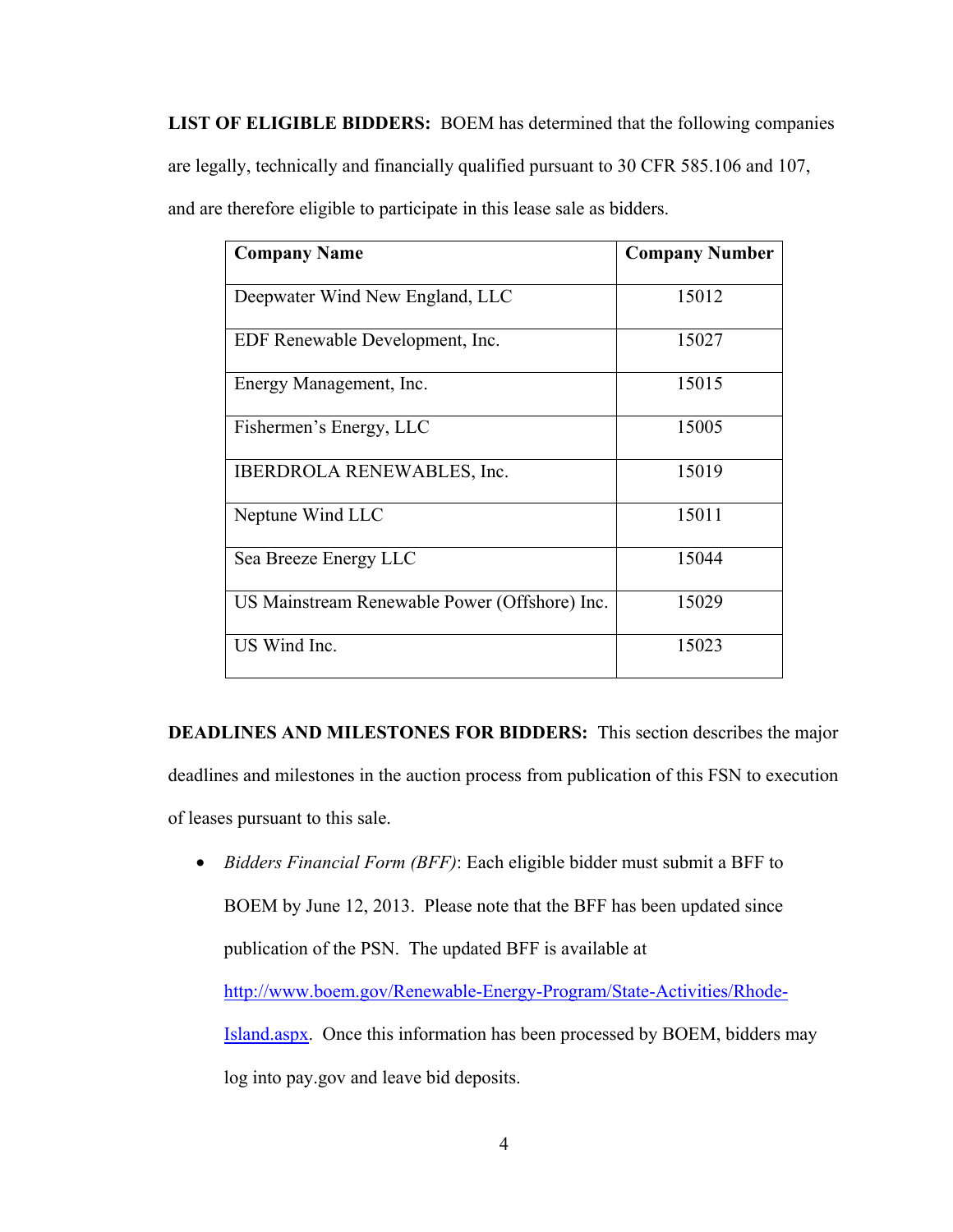- *Bid Deposits*: Each bidder must submit an adequate bid deposit by July 17, 2013.
- *Non-Monetary Package:* Each bidder must submit a non-monetary package, if it is applying for a credit, by July 17, 2013.
- *Mock Auction*: BOEM will hold a Mock Auction on July 24, 2013. The Mock Auction is not an "in-person" event. BOEM will contact each eligible bidder and provide instructions for participation. Only bidders eligible to participate in this auction will be permitted to participate in the Mock Auction.
- *Panel Convenes to Evaluate Non*-*Monetary Packages*: On July 29, 2013, the panel described in the "Auction Procedures" section will convene to consider non-monetary packages. The panel will send determinations of eligibility to BOEM, who will inform each bidder by email of the panel's determination with respect to them.
- *Monetary Auction*: On July 31, 2013, BOEM, through its contractor, will hold the monetary stage of the auction. The auction will start at 10:30 a.m. The auction will proceed electronically according to a schedule to be distributed by the BOEM Auction Manager at the time of the auction. BOEM anticipates that the auction will continue on consecutive business days, as necessary, until the auction ends according to the procedures described in the Auction Format section of this notice.
- • *Announce Provisional Winners:* BOEM will announce the provisional winners of the lease sale after the auction ends.
- *Reconvene the Panel:* The panel will reconvene to verify auction results.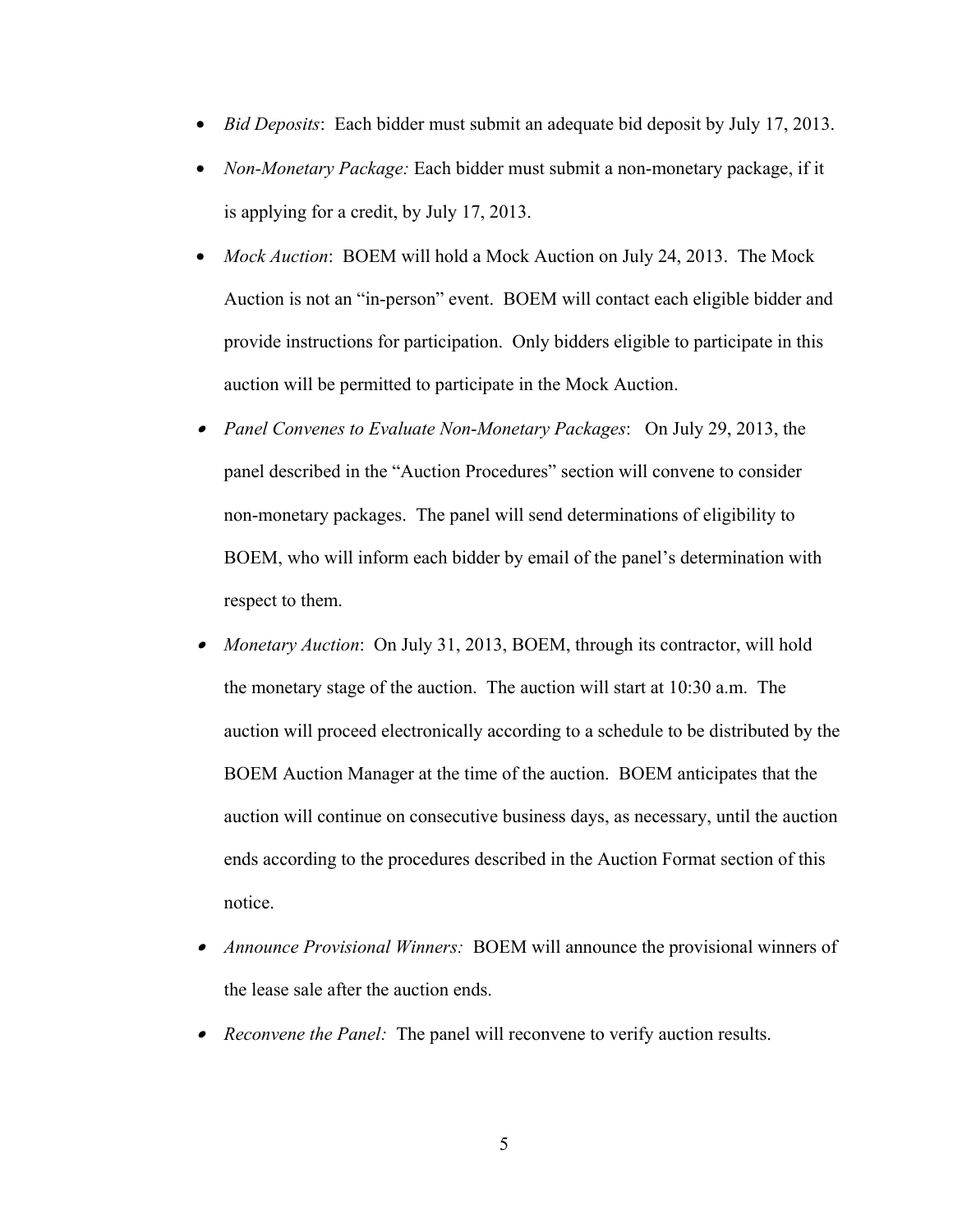• *Department of Justice (DOJ) Review*: BOEM will afford the Department of Justice (DOJ) 30 days to conduct an antitrust review of the auction, pursuant to 43 USC 1337(c), which reads, in relevant part:

Antitrust review of lease sales. Following each notice of a proposed lease sale and before the acceptance of bids and the issuance of leases based on such bids, the Secretary [of the Interior] shall allow the Attorney General, in consultation with the Federal Trade Commission, thirty days to review the results of such lease sale, except that the Attorney General, after consultation with the Federal Trade Commission, may agree to a shorter review period.

- *Delivery of Leases*: BOEM will send three lease copies to each winner, with instructions on how to accept and execute the leases. The first 6-months of the first year's rent payment is due 45 days after the winner receives the lease for execution.
- *Return the Leases*: The auction winners will have ten days from receiving the lease copies in which to post financial assurance, pay any outstanding balance of their bonus bids, and sign and return the three copies.
- *Refund Non-Winners*: BOEM will return the bid deposits of any bidders that did not win leases in the lease sale with a written explanation of why the bidder did not win.
- *Execution of Leases*: Once BOEM has received the signed lease copies and verified that all required materials have been received, BOEM will make a final determination regarding its execution of the leases, and execute if appropriate.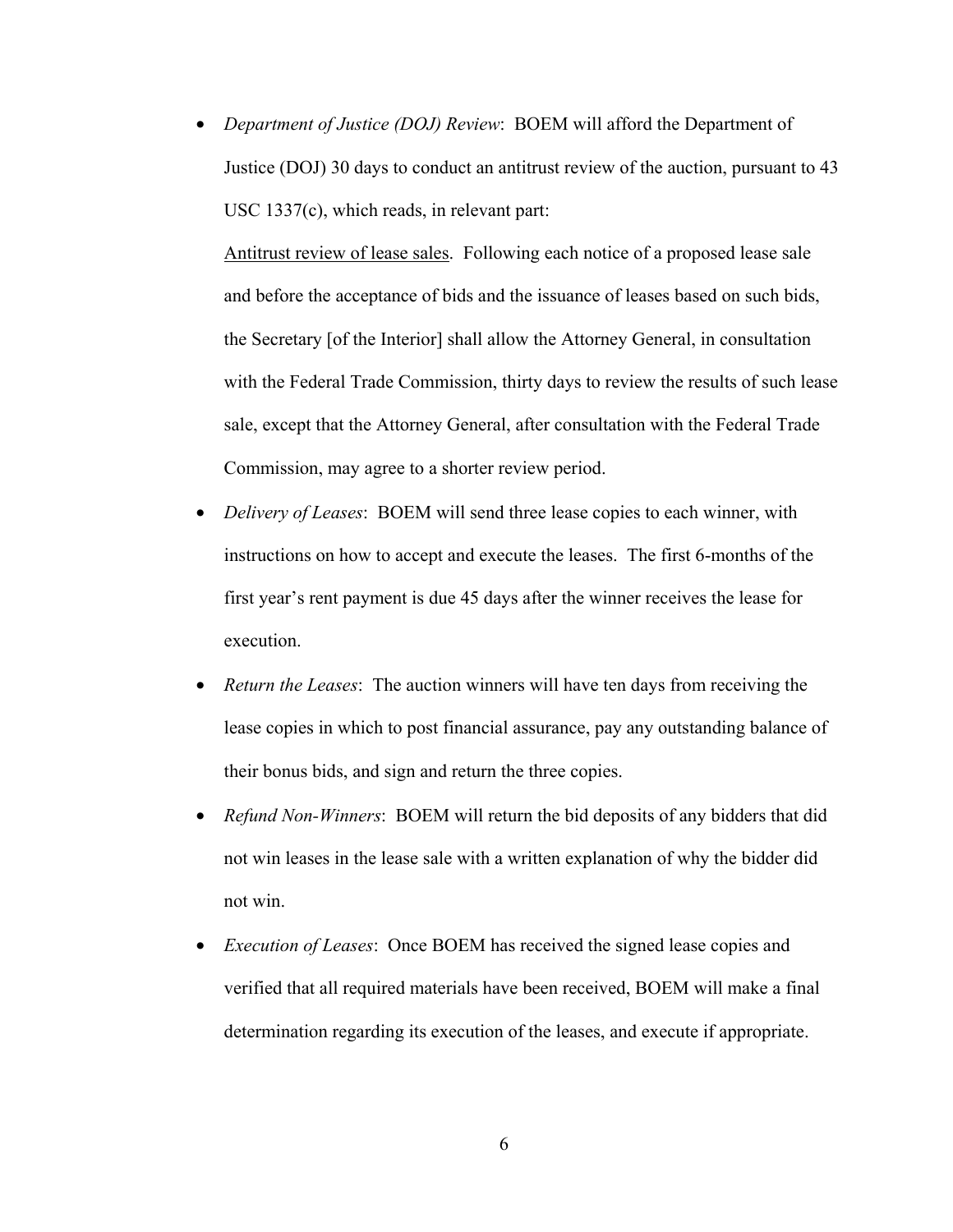**AREAS OFFERED FOR LEASING:** The North and South Lease Areas offshore Rhode Island and Massachusetts comprise 13 whole OCS blocks and 26 sub-blocks encompassing 164,750 acres. The North Lease Area consists of 97,498 acres, and the South Lease Area consists of 67,252 acres. If there are adequate bids, two leases will be issued pursuant to this lease sale. A description of the lease areas and lease activities can be found in Addendum "A" of each lease, which BOEM has made available with this notice on its website at: http://www.boem.gov/Renewable-Energy-Program/State-Activities/Rhode-Island.aspx.

 BOEM commissioned the Department of Energy's National Renewable Energy Laboratory (NREL) to evaluate BOEM's delineation of the lease areas that was published in the PSN. The final technical evaluation report is available on BOEM's website at: http://www.boem.gov/Renewable-Energy-Program/State-Activities/Rhode-Island.aspx. One conclusion of the report is that the North and South Lease Areas have significantly dissimilar attributes and that "together these differing attributes tend to indicate that the North Lease area is a more competitive and cost effective area for near term commercial development." Still, the report concludes, "the current RI/MA WEA delineation is logical in terms of providing two distinct developable leasing areas…"

Ascending bidding over the course of the auction will ensure that the relative values of the lease areas will determine the amount bidders will pay. BOEM has determined that the differences highlighted in the NREL report justify adjusting the minimum bids for the two lease areas. Accordingly, the minimum bid for the South Lease Area will be \$1 per acre, or \$67,252. The minimum bid for the North Lease Area will be \$2 per acre, or \$194,996.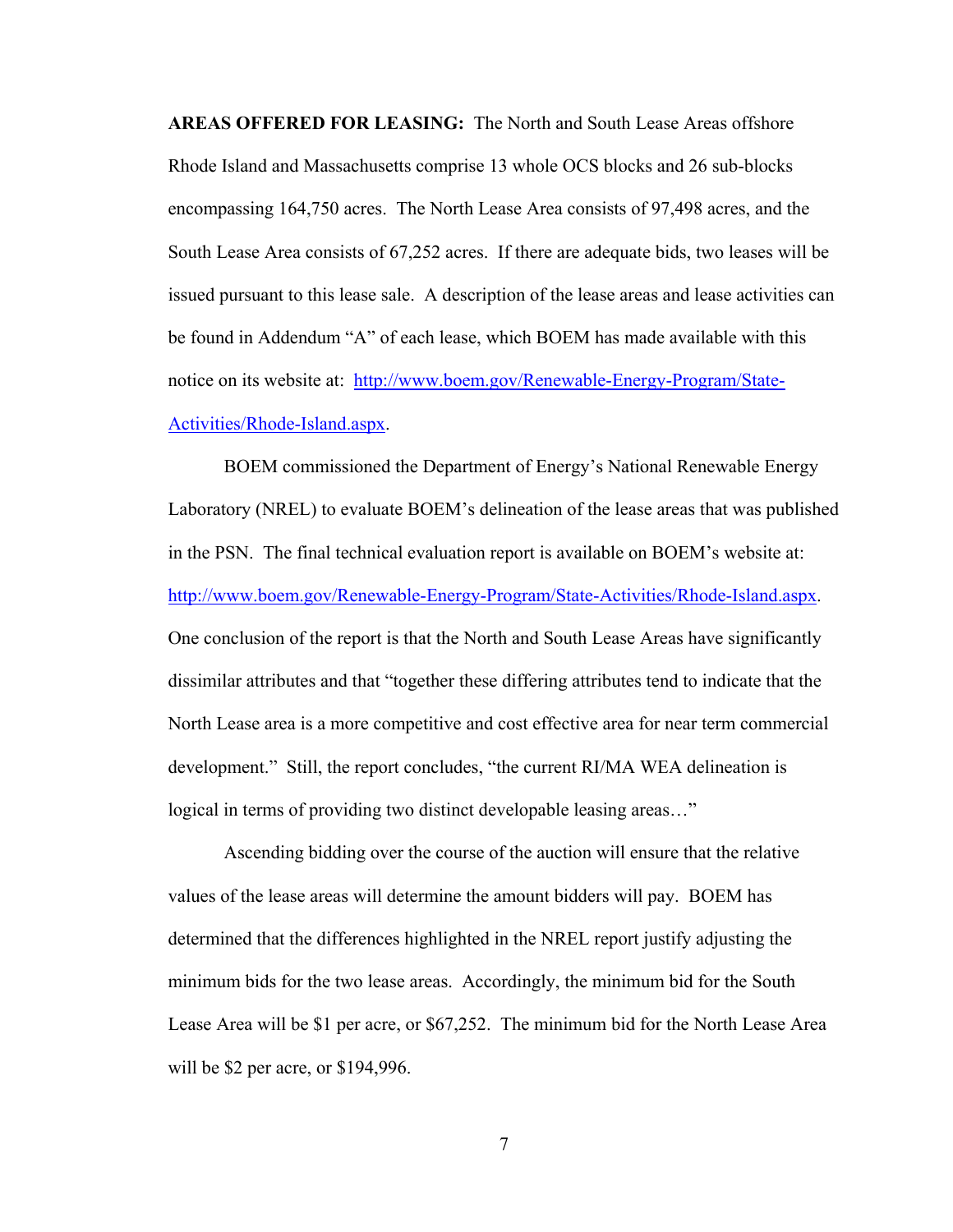**Map of the Area Offered for Leasing:** A map of the North and South Lease Areas and a table of the boundary coordinates in X, Y (eastings, northings) UTM Zone 18, NAD83 Datum and geographic X, Y (longitude, latitude), NAD83 Datum can be found at the following URL: http://www.boem.gov/Renewable-Energy-Program/State-Activities/Rhode-Island.aspx.

A large scale map of these areas, showing boundaries of the area with numbered blocks, is available from BOEM at the following address: Bureau of Ocean Energy Management, Office of Renewable Energy Programs, 381 Elden Street, HM 1328, Herndon, Virginia 20170, Phone: (703) 787-1320, Fax: (703) 787-1708.

**WITHDRAWAL OF BLOCKS:** BOEM reserves the right to withdraw areas from this lease sale prior to its execution of a lease.

**LEASE TERMS AND CONDITIONS:** BOEM has included specific terms, conditions, and stipulations for OCS commercial wind leases in the Rhode Island and Massachusetts WEA within Addendum "C" of each lease. BOEM reserves the right to apply additional terms and conditions to activities conducted on the lease incident to any future approval or approval with modifications of a SAP and/or COP. Each lease, including Addendum "C", is available on BOEM's website at: http://www.boem.gov/Renewable-Energy-

Program/State-Activities/Rhode-Island.aspx. Each lease consists of an instrument with 18 sections and the following six attachments:

Addendum "A" (Description of Leased Area and Lease Activities);

Addendum "B" (Lease Term and Financial Schedule);

Addendum "C" (Lease Specific Terms, Conditions, and Stipulations);

Addendum "D" (Project Easement)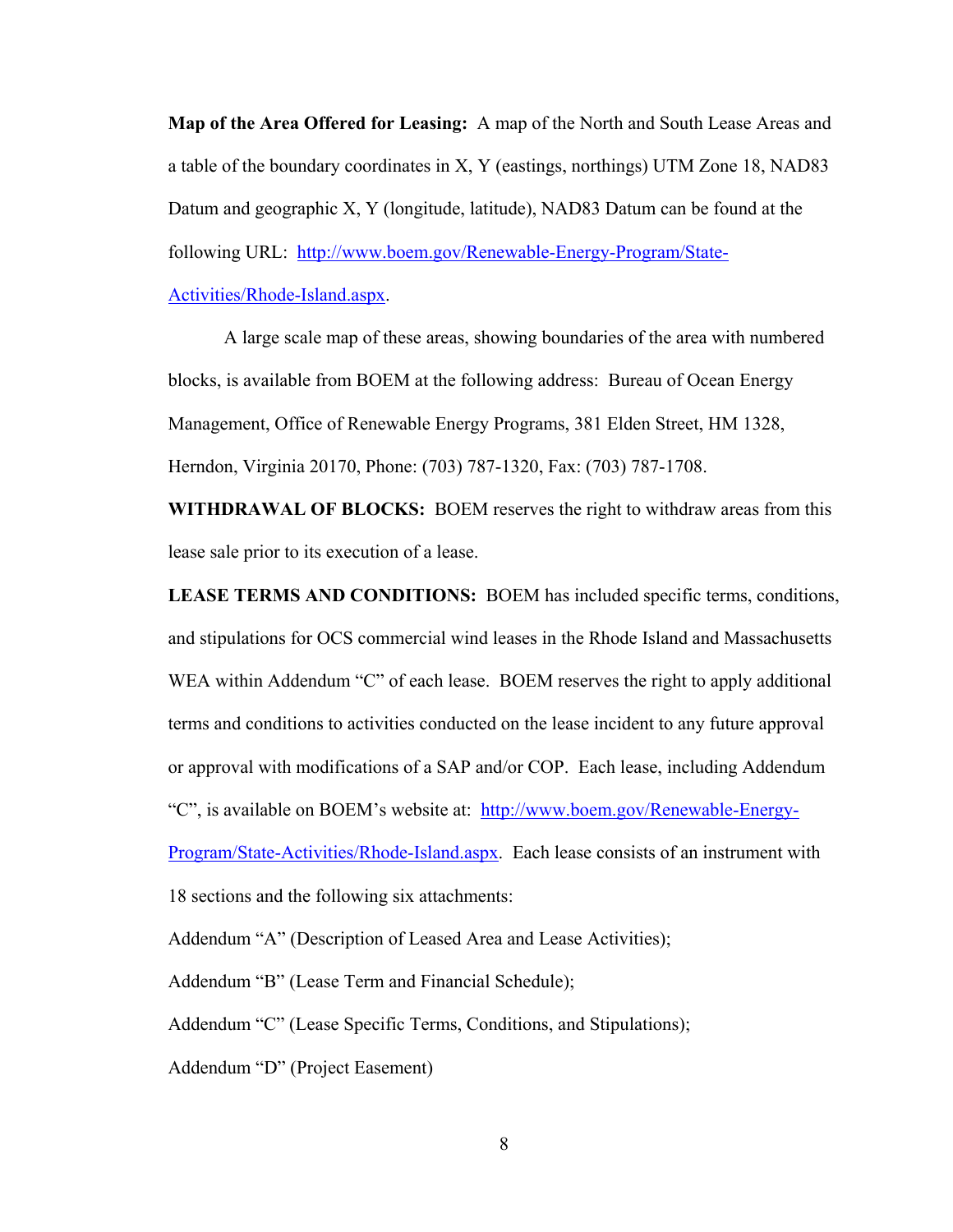Addendum "E" (Rent Schedule); and

Appendix A to Addendum C (Incident Report: Protected Species Injury or Mortality). Addenda "A", "B", and "C" provide detailed descriptions of lease terms and conditions. Addenda "D" and "E" will be completed at the time of COP approval.

**Plans:** Pursuant to 30 CFR 585.601, the leaseholder must submit a SAP within 6 months of lease issuance. If the leaseholder intends to continue its commercial lease with an operations term, the leaseholder must submit a COP at least 6 months before the end of the site assessment term.

Pursuant to 30 CFR 585.629, a leaseholder may include in its COP a request to develop its commercial lease in phases. If a leaseholder requests and BOEM approves phased development, this approval will not affect the length of the preliminary, site assessment, or commercial terms offered under the lease. The COP must describe in sufficient detail the activities proposed for all phases of commercial development, including a schedule detailing the proposed timelines for phased development. Further, the COP must include the results of all site characterization surveys, as described in 30 CFR 585.626(a), necessary to support each phase of commercial development. The requirements of the SAP remain the same as they would under a non-phased development scenario, and must meet the requirements set forth in the regulatory provisions in 30 CFR 585.605-585.613 for the full commercial lease area.

**FINANCIAL TERMS AND CONDITIONS:** This section provides an overview of the basic annual payments required of the Lessee, which will be fully described in each lease. **Rent:** The first year's rent payment of \$3 per acre for the entire lease area will be separated into two 6-month payments. The first 6-month payment is due within 45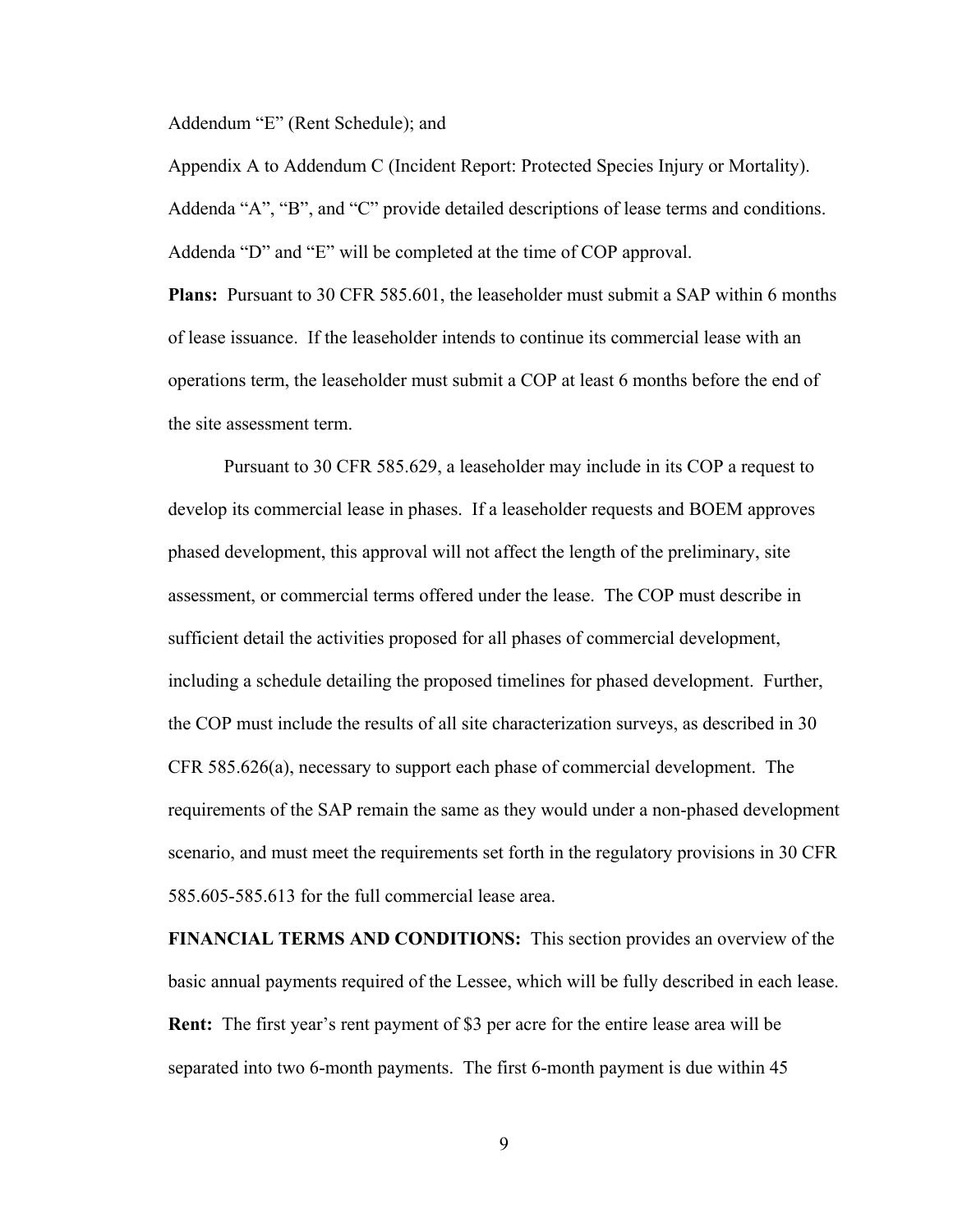calendar days of the date the Lessee receives the lease for execution. The second 6 month payment is due 6 months after the Effective Date of the lease. Thereafter, annual rent payments are due on the anniversary of the Effective Date of the lease, i.e., the Lease Anniversary. Once the first commercial operations under the lease begin, rent will be charged on the remaining part of the lease not authorized for Commercial Operations, i.e., not generating electricity. However, instead of geographically dividing the lease area into acreage that is "generating" and acreage that is "non-generating," the fraction of the lease accruing rent is based on the fraction of the total nameplate capacity of the project that is not yet in operation. The fraction is the ratio of the actual nameplate capacity (as defined below) not yet authorized for commercial operations at the time payment is due divided by the maximum nameplate capacity authorized in the Lessee's most recent approved COP in any year of commercial operations on the lease. This fraction is then multiplied by the amount of rent that would be due for the Lessee's entire leased area at the rental rate of \$3 per acre to obtain the annual rent due for a given year.

 For example, for a lease the size of 164,750 acres (the size of the entire WEA), the amount of rent payment will be \$494,250 per year if the entire leased area is not authorized for commercial operations. If the Lessee has 500 MW authorized under commercial operations and its most recent approved COP specifies a maximum project size of 1000 MW on the entire leased area in any year of commercial operations, the rent payment will be \$247,125.

 The Lessee also must pay rent for any project easement associated with the lease commencing on the date that BOEM approves the COP (or modification) that describes the project easement. Annual rent for a project easement, 200-feet wide and centered on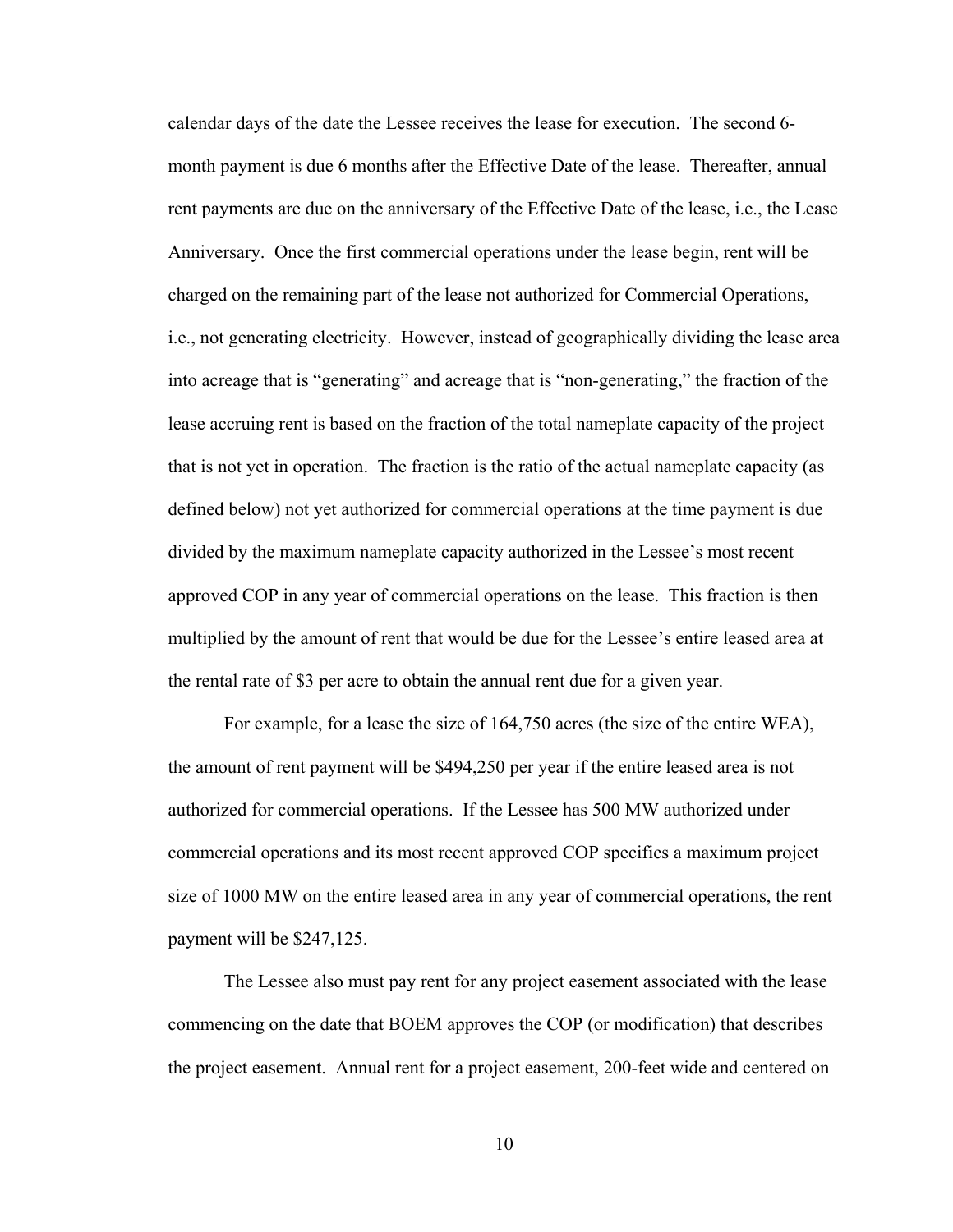the transmission cable, is \$70.00 per statute mile. For any additional acreage required, the Lessee must also pay the greater of \$5.00 per acre per year or \$450.00 per year.

**Operating Fee:** The annual operating fee reflects a 2% operating fee rate applied to a proxy for the wholesale market value of electricity production. The initial payment is prorated to reflect the period between the start of commercial operations and the Lease Anniversary, and is due within 45 days of the start of commercial operations; thereafter, subsequent annual operating fee payments are due on or before each Lease Anniversary. The annual operating fee payment is calculated by multiplying the operating fee rate by the imputed wholesale market value of the projected annual electric power production. For the purposes of this calculation, the imputed market value is the product of the project's nameplate capacity, the total number of hours in the year (8,760), a capacity utilization factor, and the annual average price of electricity derived from a historical regional wholesale power price index.

*Operating Fee Rate:* The operating fee rate is set at 0.02 (i.e., 2%) during the entire life of commercial operations.

*Nameplate Capacity***:** Nameplate capacity is the maximum rated electric output, expressed in megawatts (MW), that the turbines of the wind farm facility under commercial operations can produce at their rated wind speed as designated by the turbine's manufacturer. The nameplate capacity at the start of each year of commercial operations on the lease will be specified in the COP. For example, if a Lessee has 20 turbines under commercial operations rated by the design manufacturer at 5 MW of output each, the nameplate capacity of the wind farm facility at the rated wind speed of the turbines would be 100 MW.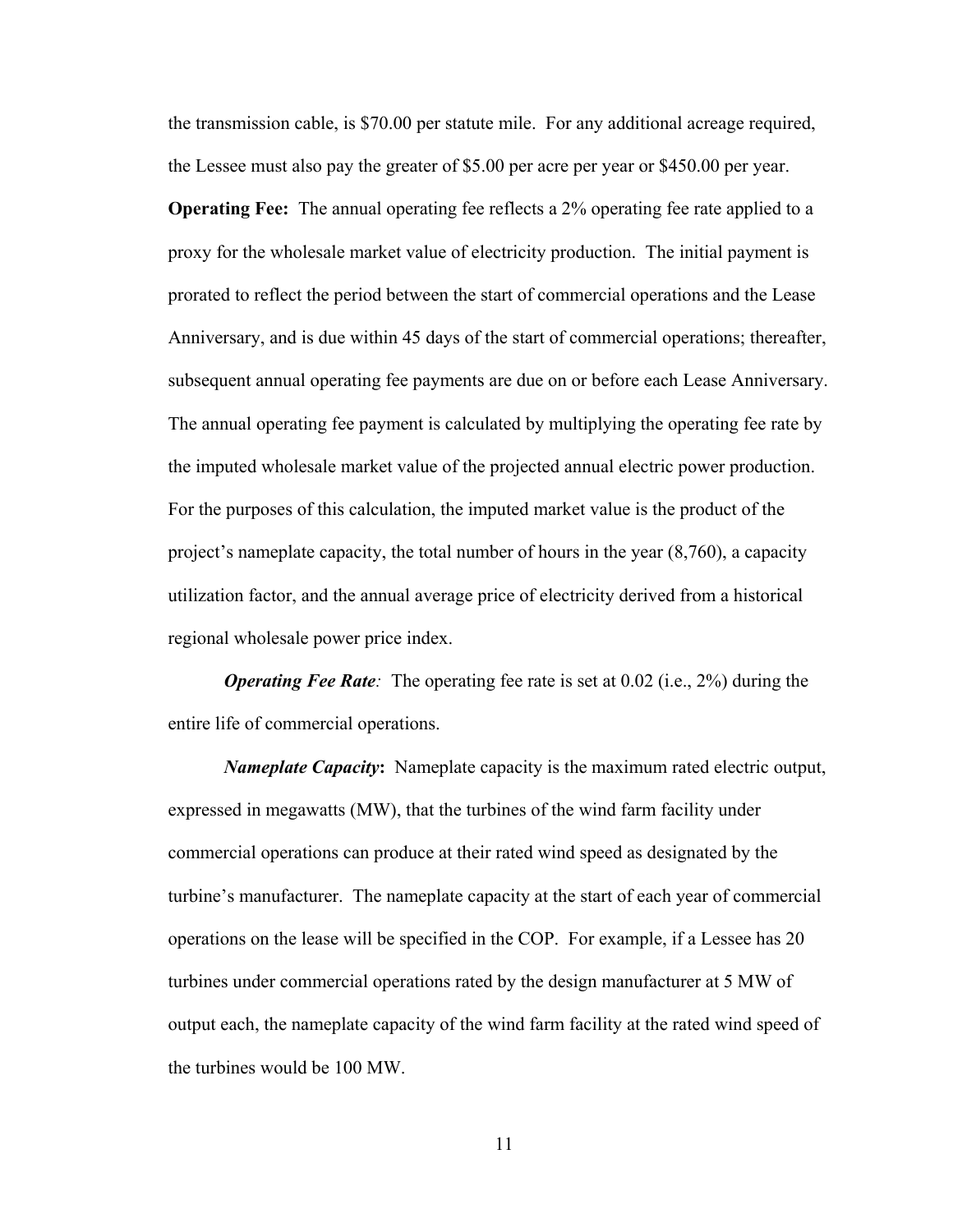*Capacity Factor***:** Capacity factor represents the share of anticipated generation of the wind farm facility that is delivered to the interconnection grid (i.e., where the Lessee's facility interconnects with the electric grid) relative to the wind farm facility's generation at continuous full power operation at nameplate capacity, expressed as a decimal between zero and one. The capacity factor for the year in which the Commercial Operation Date occurs and for the first six full years of commercial operations on the lease is set to 0.4 (i.e., 40%) to allow for one year of installation and testing followed by five years at full availability. At the end of the sixth year, the capacity factor will be adjusted to reflect the performance over the previous five years based upon the actual metered electricity generation at the delivery point to the electrical grid. Similar adjustments to the capacity factor will be made once every five years thereafter. The maximum change in the capacity factor from one period to the next will be limited to plus or minus 10 percent of the previous period's value.

*Wholesale Power Price Index***:** The wholesale power price, expressed in dollars per MW hour, is determined at the time each annual operating fee payment is due, based on the weighted average of the inflation-adjusted peak and off-peak spot price indices for the Northeast – Mass Hub power market for the most recent year of data available as reported by the Federal Energy Regulatory Commission (FERC) as part of its annual State of the Markets Report with specific reference to the summary entitled, "Electric Market Overview: Regional Spot Prices." The wholesale power price is adjusted for inflation from the year associated with the published spot price indices to the year in which the operating fee is to be due based on the Lease Anniversary using annual implicit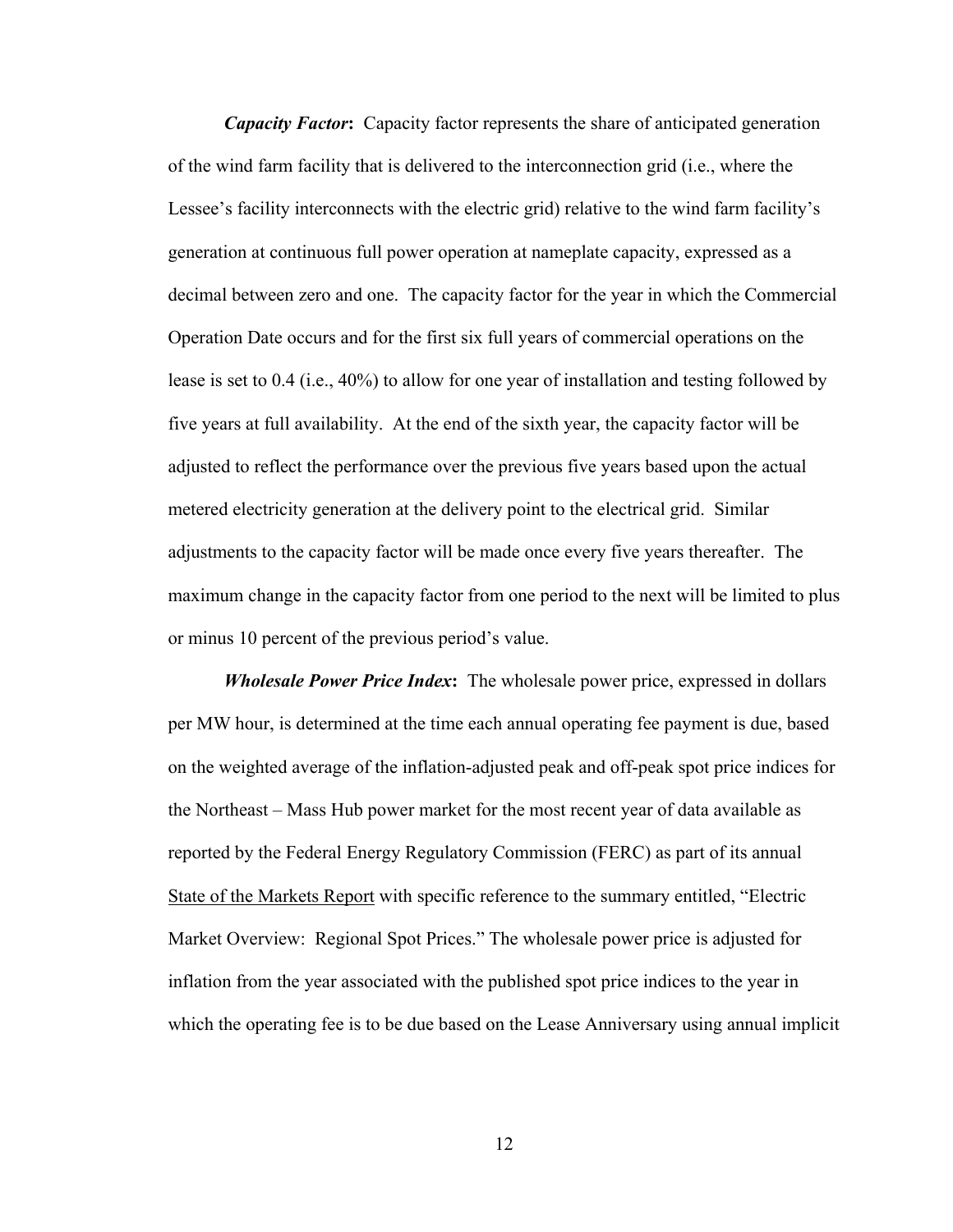price deflators as reported by the U.S. Department of Commerce Bureau of Economic Analysis (BEA).

**Financial Assurance:** Within ten days after receiving the lease copies, the provisional winner must provide an initial lease-specific bond or other approved means of meeting the Lessor's initial financial assurance requirements in the amount of \$100,000. BOEM will base the amount of all SAP, COP, and decommissioning financial assurance requirements on estimates of cost to meet all accrued lease obligations. The amount of supplemental and decommissioning financial assurance requirements will be determined on a case-by-case basis.

The financial terms can be found in Addendum "B" of the proposed lease, which BOEM has made available with this notice on its website at:

http://www.boem.gov/Renewable-Energy-Program/State-Activities/Rhode-Island.aspx.

**BID DEPOSIT AND MINIMUM BID:** A bid deposit is an advance cash deposit submitted to BOEM in order to participate in the auction. No later than July 17, 2013, each bidder must have submitted a bid deposit of \$450,000 per unit of desired initial eligibility. Each lease is worth one unit of bid eligibility in the auction. The required bid deposit for any participant intending to bid on both leases in the first round of the auction will be \$900,000. Any participant intending to bid on only one of the leases during the auction must submit a bid deposit of \$450,000. Any bidder that fails to submit the bid deposit by the deadline described herein may be prevented by BOEM from participating in the auction. Bid deposits will be accepted online via *pay.gov*.

Approximately 97,498 acres are offered for sale as Lease OCS-A 0486 (North Lease Area), and approximately 67,252 acres are offered as Lease OCS-A 0487 (South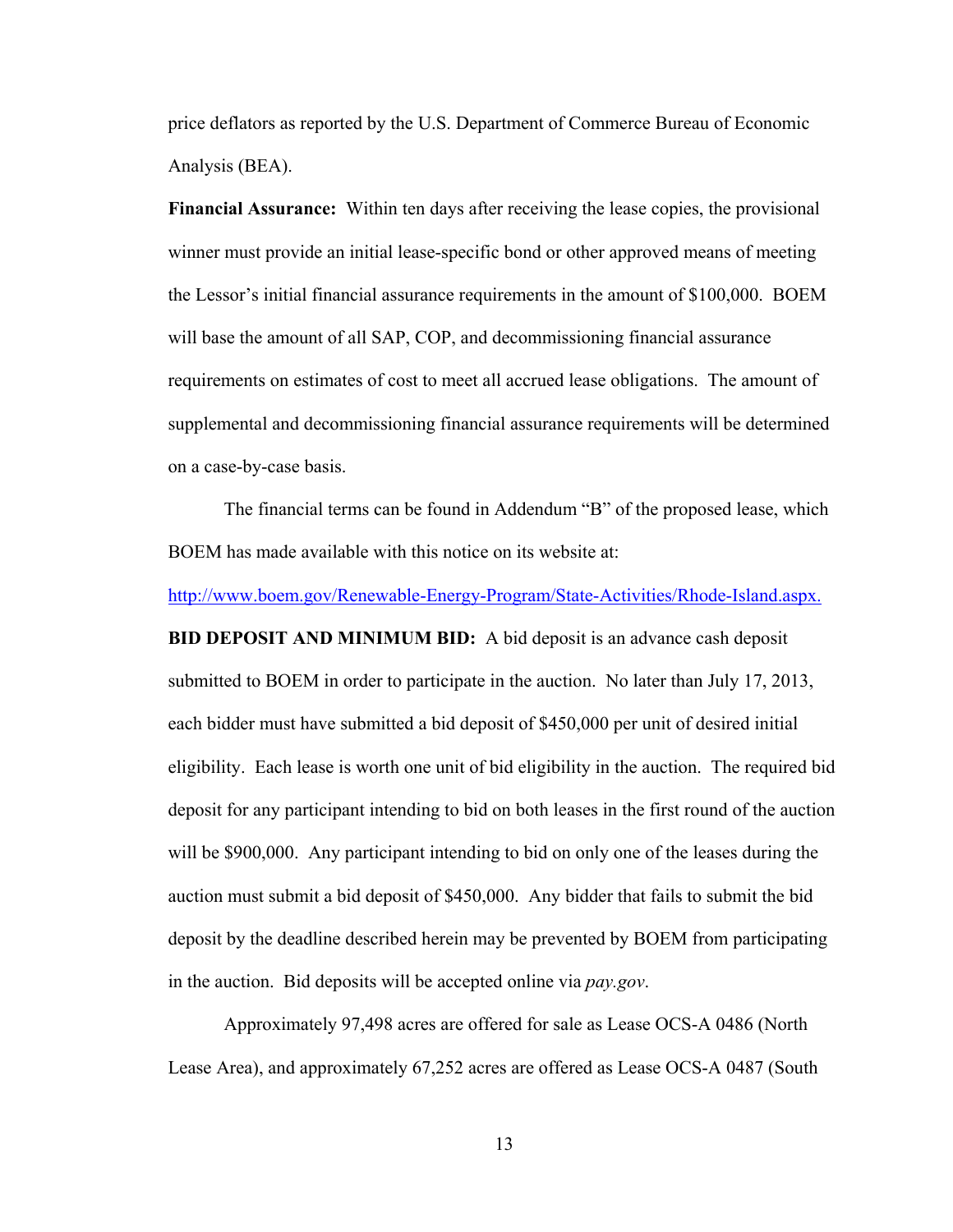Lease Area) in this auction. The minimum bid is \$1 per acre for the South Lease Area and \$2 per acre for the North Lease Area. Therefore, the minimum acceptable bid, i.e., the opening asking price for the South Lease Area, will be \$67,252, and for the North Lease Area, will be \$194,996.

 Each bidder must complete the Bidder's Financial Form that BOEM has made available with this notice on its website at: http://www.boem.gov/Renewable-Energy-Program/State-Activities/Rhode-Island.aspx. This form must be submitted by June 12, 2013, to BOEM, pursuant to the instructions posted with the form. Please note that the BFF has been updated since publication of the PSN. This form requests that each bidder designate an email address, which the bidder should use to create an account in *pay.gov*. After establishing the *pay.gov* account, bidders may use the Bid Deposit Form on the *pay.gov* website to leave a deposit.

Following the auction, bid deposits will be applied against any bonus bids or other obligations owed to BOEM. If the bid deposit exceeds the bidder's total financial obligation, the balance of the bid deposit will be refunded to the bidder. BOEM will refund the bid deposit to unsuccessful bidders.

#### **AUCTION PROCEDURES:**

#### **Summary**

For the sale of Lease OCS-A 0486 ("North") and Lease OCS-A0487 ("South"), BOEM will use a multiple-factor auction format, with a multiple-factor bidding system. Under this system, BOEM may consider a combination of monetary and nonmonetary factors, or "variables," in determining the outcome of the auction. BOEM has appointed a panel of three BOEM employees for the purposes of reviewing the non-monetary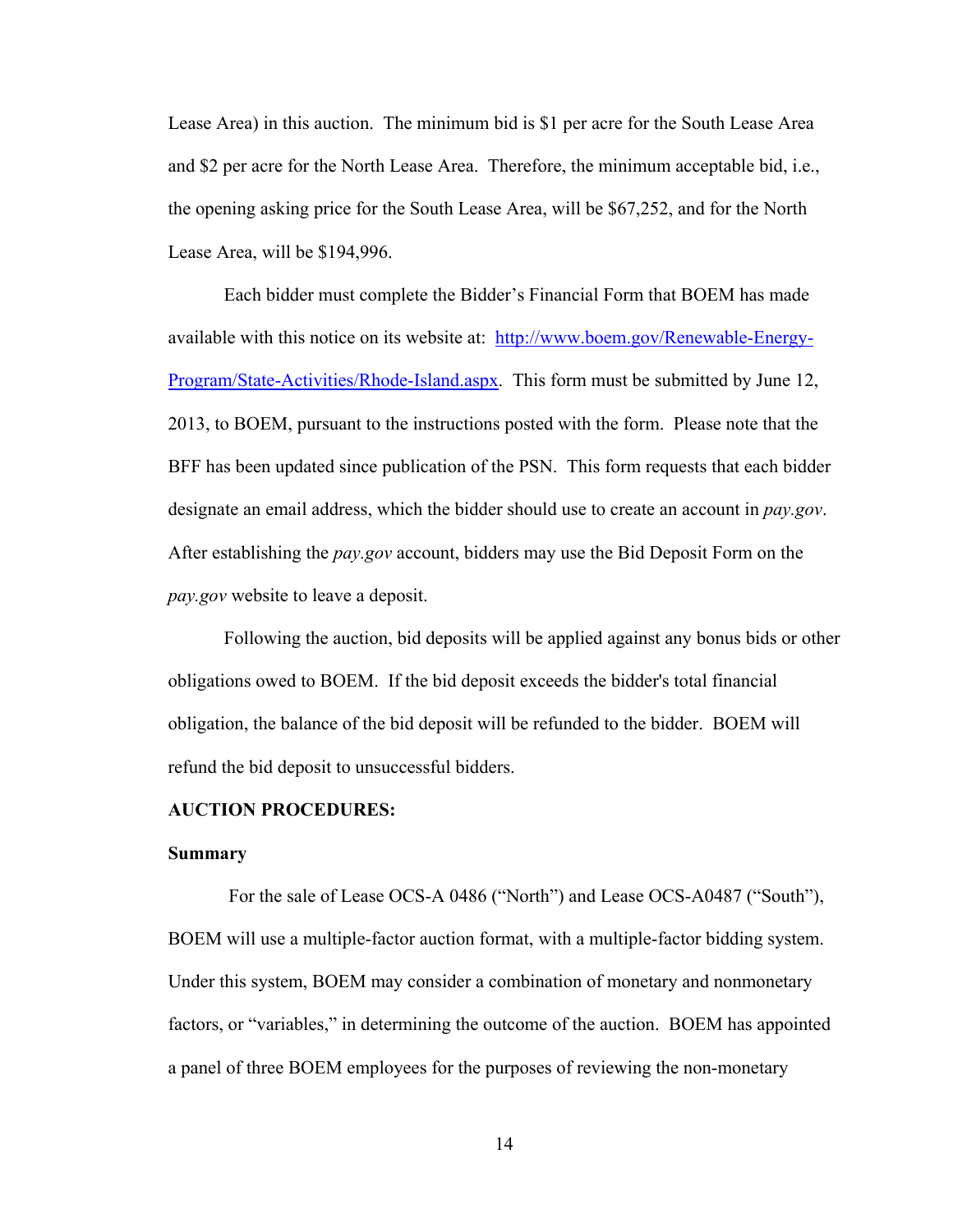packages and verifying the results of the lease sale. BOEM reserves the right to change the composition of this panel prior to the date of the lease sale. The panel will meet to consider non-monetary packages on July 29, 2013. The panel will determine whether any bidder has earned a non-monetary credit to be used during the auction, and, if one or more bidders have earned such a credit, the percentage the credit will be worth. The monetary auction will take place on July 31, 2013. The auction will balance consideration of two variables  $- (1)$  a cash bid, and (2) a non-monetary credit, i.e., if a bidder holds a Power Purchase Agreement (PPA), or a Joint Development Agreement (JDA). In sum, these two variables comprise the "As-Bid" auction price, as reflected either in a bidder meeting BOEM's asking price or the bidder offering its own Intra-Round Bid price subject to certain conditions, as described more fully below. A multiple-factor auction, wherein both monetary and non-monetary bid variables are considered, is provided for under BOEM's regulations at 30 CFR 585.220(a)(4) and 585.221(a)(6).

#### **Overview of the Multiple-factor Bidding Format Proposed for this Sale**

 Under a multiple-factor bidding format, as set forth at 30 CFR 585.220(a)(4), BOEM may consider many factors as part of a bid. The regulation states that one bid proposal per bidder will be accepted, but does not further specify the procedures to be followed in the multiple-factor format. This multiple-factor format is intended to allow BOEM flexibility in administering the auction and in balancing the variables presented. The regulation leaves to BOEM the determination of how to administer the multiplefactor auction format in order to ensure receipt of a fair return under the Act, 43 USC  $1337(p)(2)(A)$ . BOEM has chosen to do this through an auction format that considers a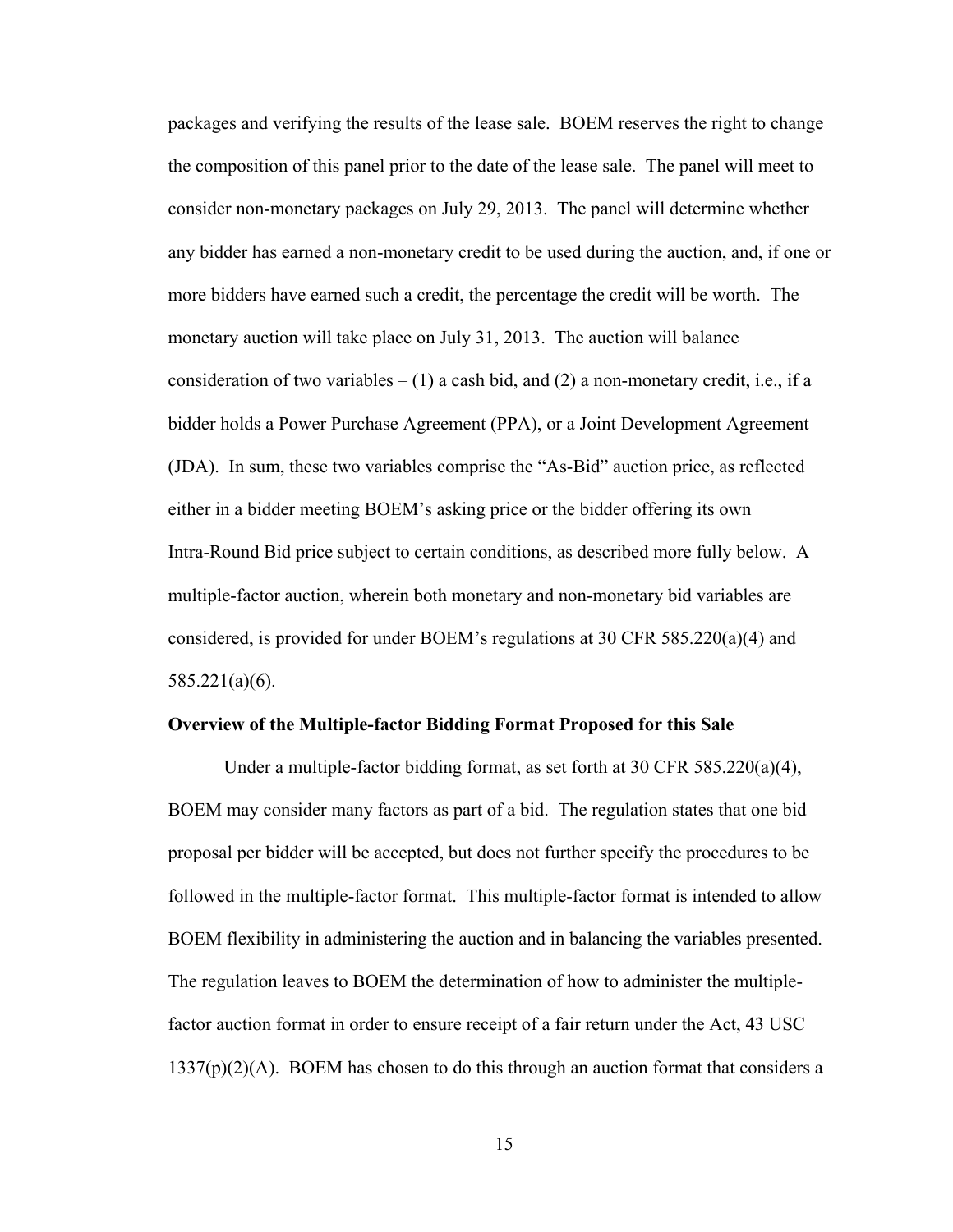non-monetary factor along with ascending bidding over multiple rounds, sharing certain useful information with bidders at the end of each auction round, such as the number of live bids associated with each Lease Area (LA), and ensuring that a bidder's live bid submitted in the final round of the auction will win the LAs included in that bid. This auction format enhances competition and reduces bidder uncertainty more effectively than other auction types that BOEM considered.

BOEM's regulations at 30 CFR 585.220(a)(4) provides for a multi-round auction in which each bidder may submit only one proposal per LA or for a set of LAs in each round of the auction. This formulation presents an administratively efficient auction process. It also takes advantage of the flexibility built into the regulations by enabling BOEM to benefit from both the consideration of more than one bidding factor and the price discovery involved in successive rounds of bidding.

The auction will be conducted in a series of rounds. At the start of each round, BOEM will state an asking price for the North LA and an asking price for the South LA. The asking price for a bid on both LAs is the sum of the asking prices for the North LA and the South LA. Each bidder will indicate whether it is willing to meet the asking price for one or both LAs. A bid submitted at the full asking price for one or both LAs in a particular round is referred to as a "live bid." A bidder must submit a live bid for at least one of the LAs in each round to participate in the next round of the auction. As long as there is at least one LA that is included in two or more live bids, the auction continues, and the next round is held.

A bidder's As-Bid price must meet the asking price in order for it to be considered a live bid. A bidder may meet the asking price by submitting a monetary bid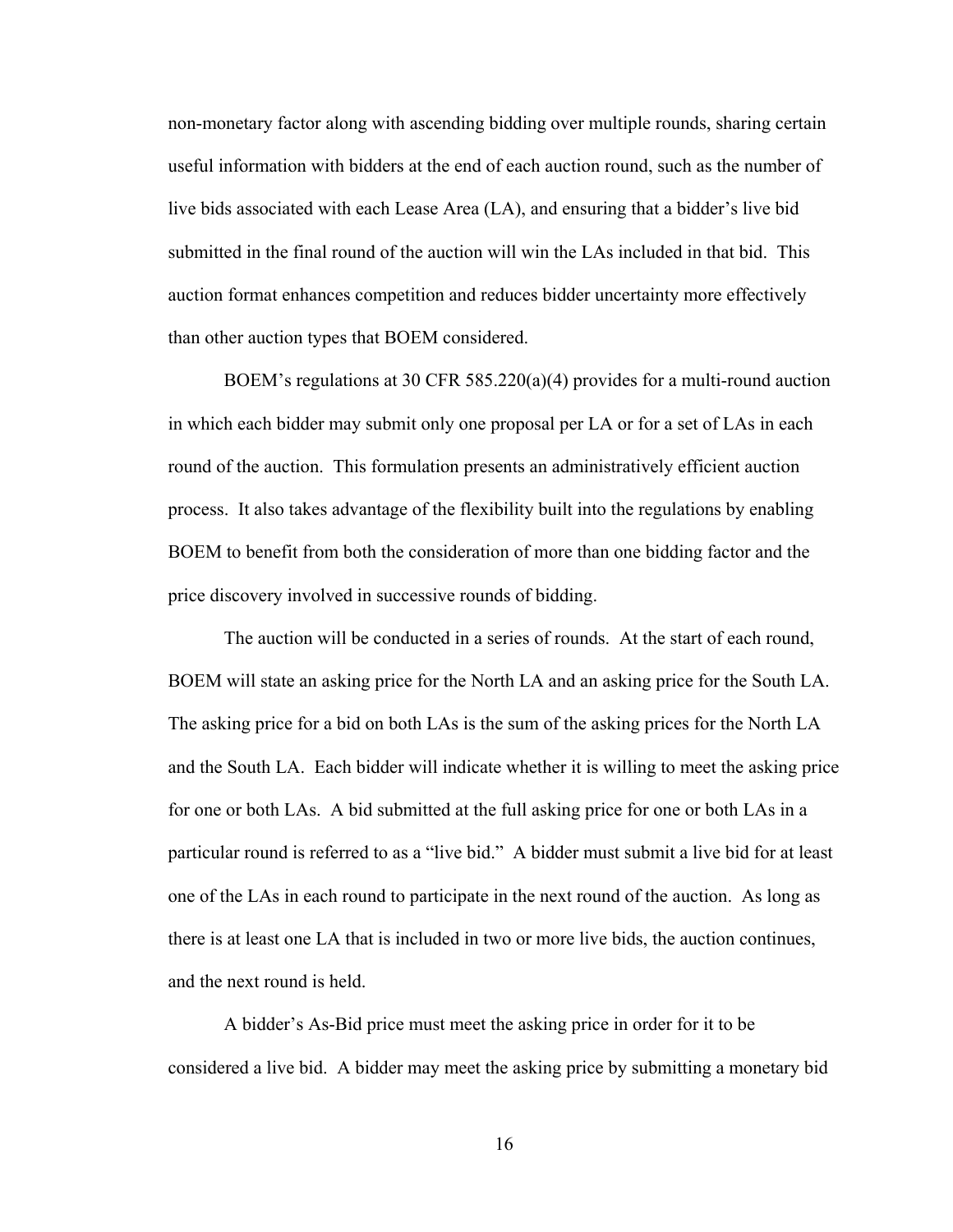equal to the asking price, or, if it has earned a credit, by submitting a multiple-factor bid—that is, a live bid that consists of a monetary element and a non-monetary element, the sum of which equals the asking price. In particular, the multiple-factor bid would consist of the sum of a cash portion and any credit portion which the bidder has earned.

An uncontested bid is a live bid that does not overlap with other live bids in that round. For example, a bid for both the North and the South LAs is considered contested if any LA included in that bid is included in another bid—a bid cannot be "partially uncontested." An uncontested bid represents the only apparent interest in that bid's LA(s) at the asking price for that round. If a bidder submits an uncontested bid consisting of one LA, and the auction continues for another round, BOEM automatically carries that same live bid forward as a live bid into the next round, and BOEM's asking price for the LA contained in the uncontested bid would remain unchanged from the previous round. In other words, BOEM assumes that the bidder is willing to pay that same price for the LA in that bid in the next round as it revealed it was willing to pay for it in the current round. If the price on the LA in that bid rises later in the auction because another bidder places a live bid on that LA, BOEM will stop automatically carrying forward the previously uncontested bid. Once the asking price goes up, the bidder that placed the previously carried-forward bid is free to bid on either lease area at the new asking prices.

Following each round in which either LA is contained in more than one live bid, BOEM will raise the asking price for that LA by an increment determined by BOEM. The auction concludes when neither the North nor the South LA is included in more than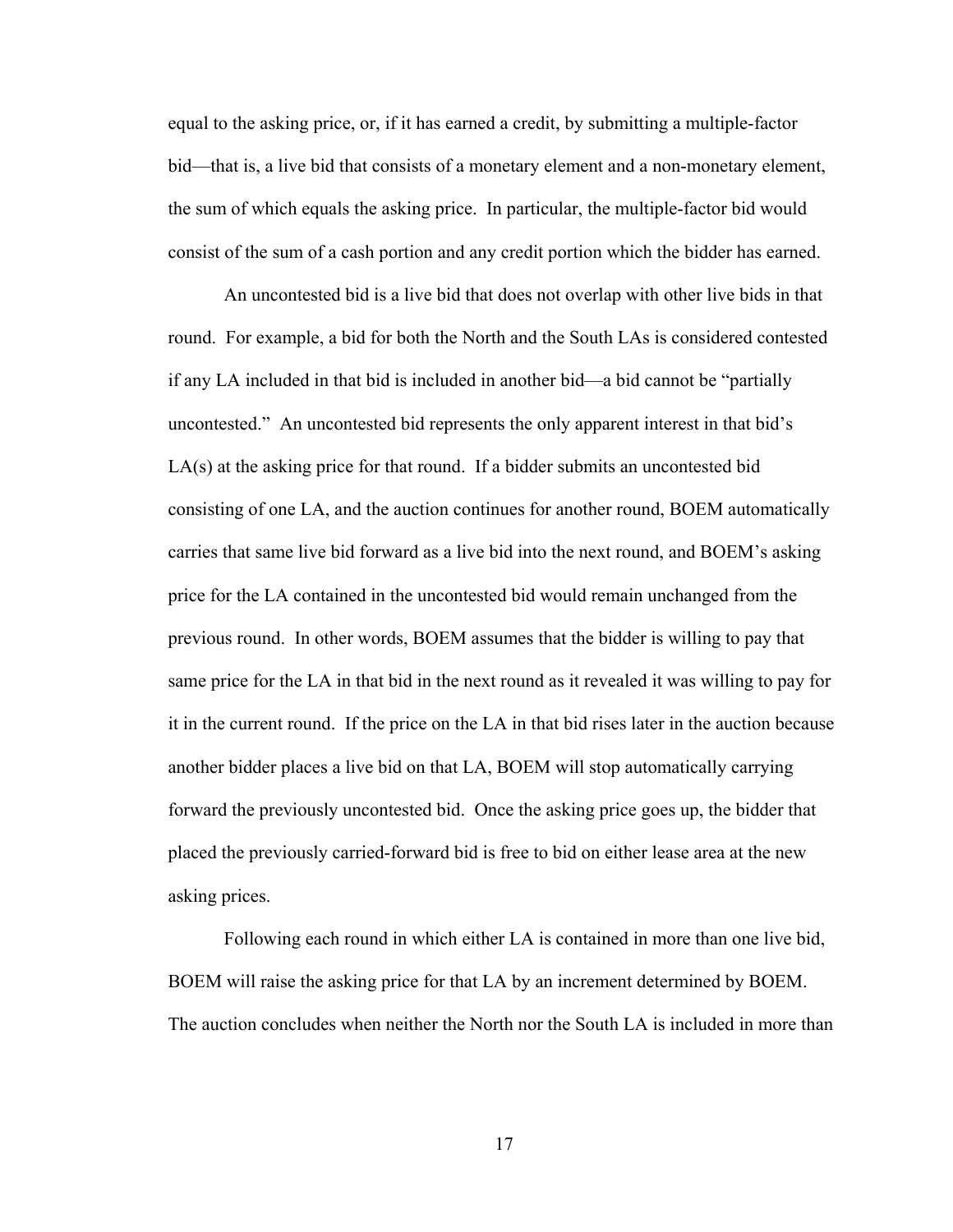one live bid. The series of rounds and the rising asking prices set by BOEM will facilitate consideration of the first variable – the cash portion of the bid.

 The second variable – a credit of up to 25% of a monetary bid for holding a PPA or JDA– will be applied throughout the auction rounds as a form of imputed payment against the asking price for the highest priced LA in a bidder's multiple-factor bid. This credit serves to supplement the amount of a cash bid proposal made by a particular bidder in each round. A bidder holding a qualified PPA will receive a credit of up to 25%. A bidder holding a qualified JDA will receive a credit of 20%. The total percentage credit for each bidder is limited to 25% on a single LA in the auction to address concerns about creating too large an advantage to certain bidders in the auction, as discussed in BOEM's Auction Format Information Request (76 FR 76174). BOEM has considered the overall impact on competition and the relative strength of a PPA and JDA in enabling a lessee to install a viable project on the OCS in setting the credits. In the case of a bidder holding a credit and bidding on more than one LA, the credit will be applied only on the LA with the highest asking price. More details on the non-monetary factors are found in the "Credit Factors" section below.

By way of example, assume a bidder holds a qualified PPA for the sale of 400 MW, and its live bid consists of both the North and South LAs in the current round: the South LA having an asking price of \$1,000,000 and the North LA having an asking price of \$2,000,000. Suppose the bidder receives a 25% credit, which applies only against the North LA, the higher priced LA in that round, at \$2,000,000. A live bid for these two LAs would require the bidder to submit an As-Bid price of \$3,000,000 which would consist of a monetary payment of \$1,500,000 for North, (25% less than the asking price),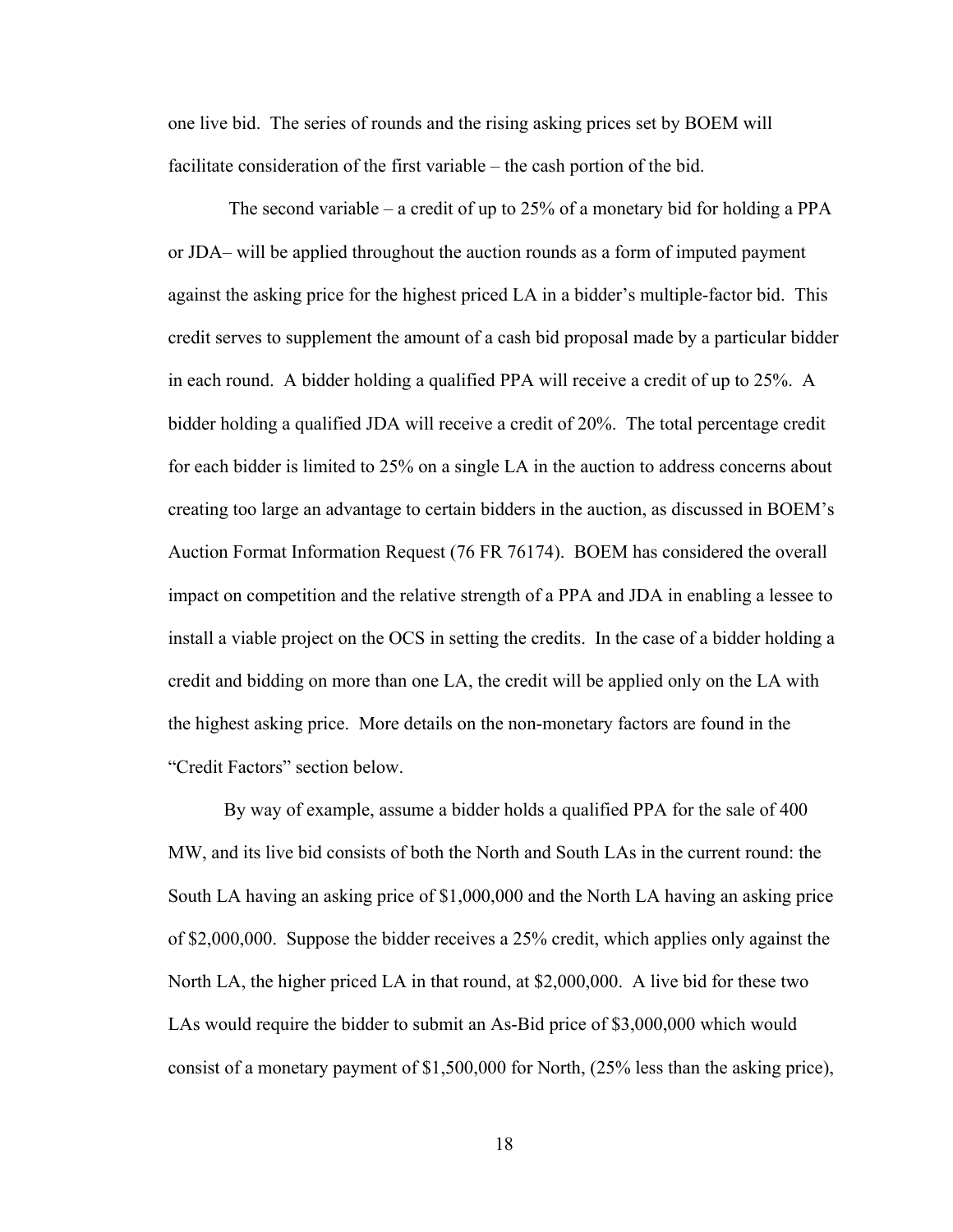and \$1,000,000 for South. Hence, the monetary portion of the live bid would be \$2,500,000, and the credit portion would be \$500,000. Each bid in each round will thus be considered based on both factors – the amount of the cash bid proposed and the amount of a potential credit for holding a qualified PPA or JDA.

BOEM's regulations at 30 CFR 585.222(d) require the use of a panel to weigh the variables and to determine the winner(s) of the auction. The regulations state that BOEM "will determine the winning bid for proposals submitted under the multiple-factor bidding format on the basis of selection by the panel…." 30 CFR 585.224(h). The panel will evaluate non-monetary packages consisting of any purported PPA or qualified JDA to determine whether it is acceptable to BOEM, and therefore whether it will qualify for a credit for its holder. It is possible that the panel will determine that no bidder qualifies for a non-monetary credit during the auction, in which case the auction will otherwise proceed as described in the FSN. The panel will determine the winning bids for each LA in accordance with the procedures described below.

#### **Details of the Auction Process**

#### *Bidding – Live Bids*

Each bidder is allowed to submit a live bid for one LA (North or South), or both LAs based on its "eligibility" at the opening of each round. A bidder's eligibility is either two, one, or zero LAs, and it corresponds to the maximum number of LAs that a bidder may include in a live bid during a single round of the auction. A bidder's initial eligibility is determined based on the amount of the bid deposit submitted by the bidder prior to the auction. To be eligible to offer a bid on one LA at the start of the auction, a bidder must submit a bid deposit of \$450,000. To be eligible to offer a bid on both North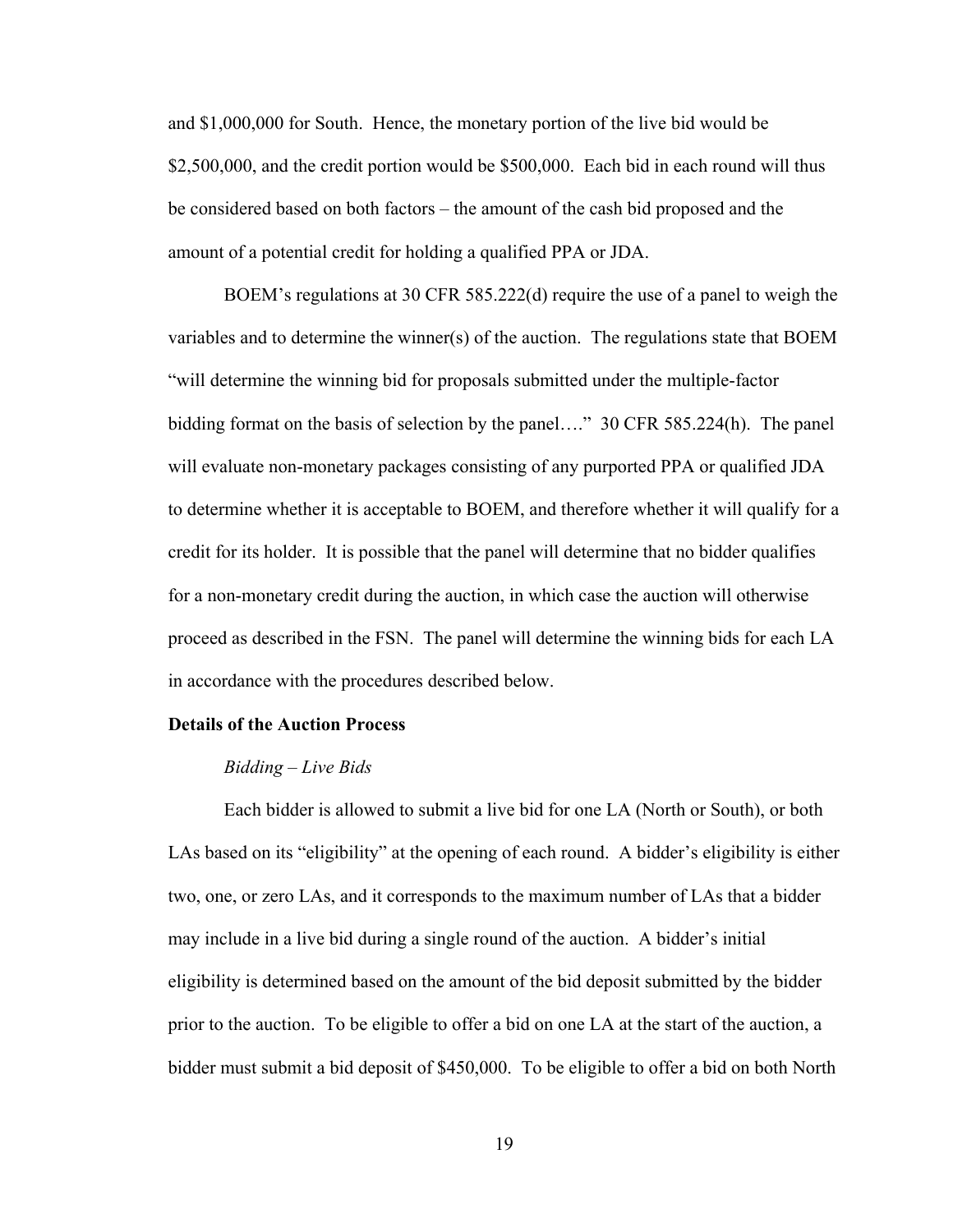and South in the first round of the auction, the bidder must submit a bid deposit of \$900,000. A bidder's bid deposit will be used by BOEM as a down payment on any monetary obligations incurred by the bidder should it be awarded a lease.

 As the auction proceeds, a bidder's eligibility is determined by the number of LAs included in its live bid submitted in the round prior to the current round. That is, if a bidder submitted a live bid on one LA in the previous round, that bidder may submit a bid that includes at most one LA in the current round. If a bidder submitted a live bid comprised of both LAs in the previous round, that bidder may submit a live bid that also includes these two LAs in the current round. In both cases, unless a bidder has an uncontested bid that is carried forward into the next round, the bidder also may choose to submit a live bid with fewer LAs than the maximum number it is eligible to include in its bid. Thus, eligibility in successive rounds may stay the same or go down, but it can never go up.

In the first round of the auction, bidders have the following options:

A bidder with an initial eligibility of one (that is, a bidder who submitted a bid deposit of \$450,000) may:

- Submit a live bid on the North LA or the South LA, or
- Submit nothing, and drop out of the auction.

A bidder with an initial eligibility of two (that is, a bidder who submitted a bid deposit of \$900,000) may:

- Submit a live bid for both the North and South LAs,
- Submit a live bid for the North LA or the South LA, or
- Submit nothing, and drop out of the auction.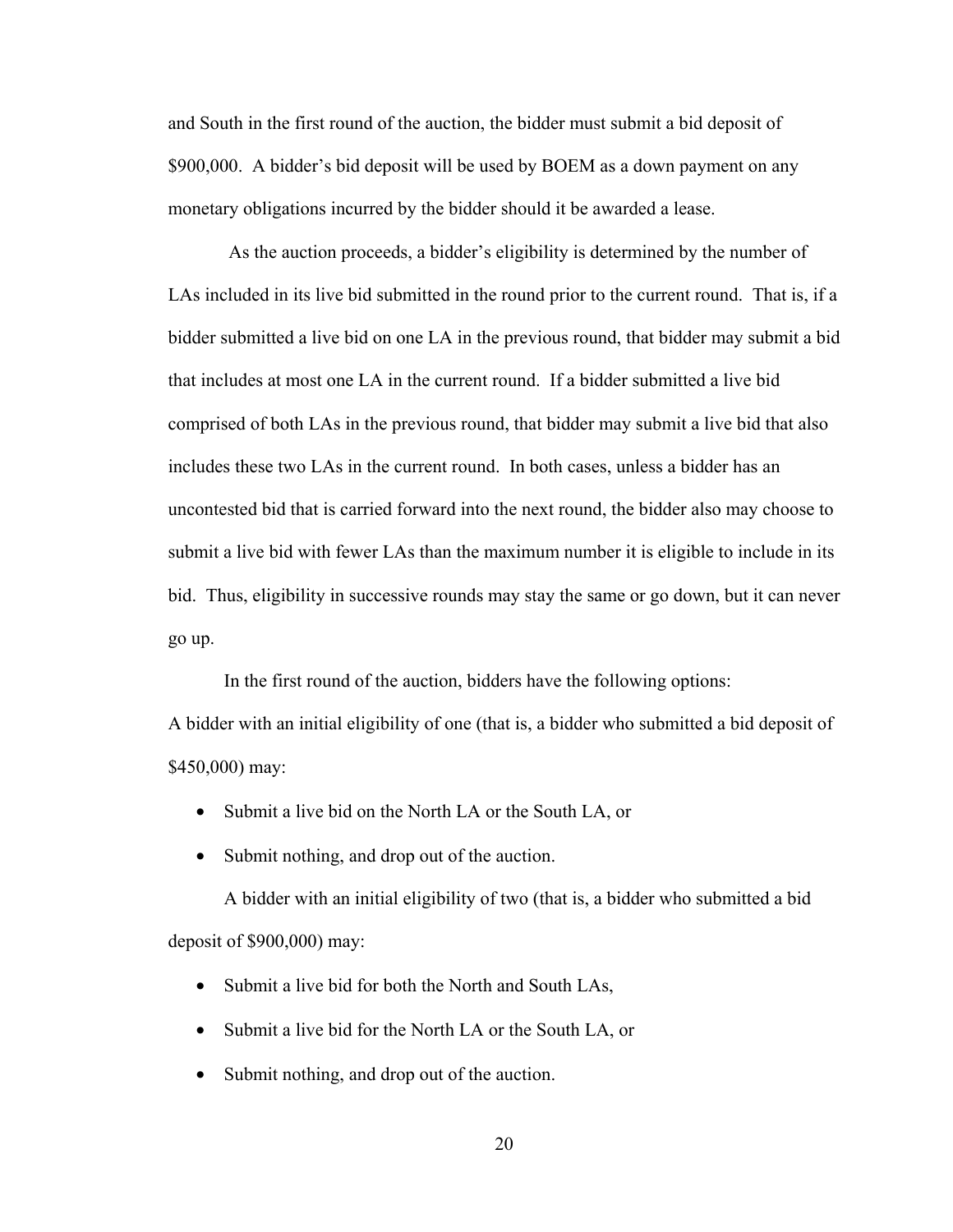Before each subsequent round of the auction, BOEM will raise the asking price for any LA that was contained in more than one live bid in the previous round. BOEM will not raise the asking price for a LA that was in one or no live bids in the previous round.

Asking price increments will be determined by BOEM, in its sole discretion. BOEM will base asking price increments on a number of factors, including:

- Making the increments sufficiently large that the auction will not take an unduly long time to conclude;
- Decreasing the increments as the asking price of a LA nears its final price. Because the final price for a LA is not known until the entire auction has ended, the number of bids that have included the same LA in the most recent round may be used as an imperfect indicator of how close a LA's asking price is to its final price.

BOEM has reduced the minimum bids for both LAs in this auction compared to the minimum bids announced in the PSN. Because the minimum bids have been significantly reduced, BOEM believes that it would be appropriate to raise asking prices by greater bid increments in early rounds of the auction than originally suggested. BOEM intends to use bid increments in the range of 20% to 50% in early rounds of the auction. At some point, BOEM intends to reduce the bid increments to the 5% to 20% range. BOEM reserves the right during the auction to increase or decrease increments if it determines, in its sole discretion, that a different increment is warranted to enhance the efficiency of the auction process. Asking prices for the LAs included in multiple live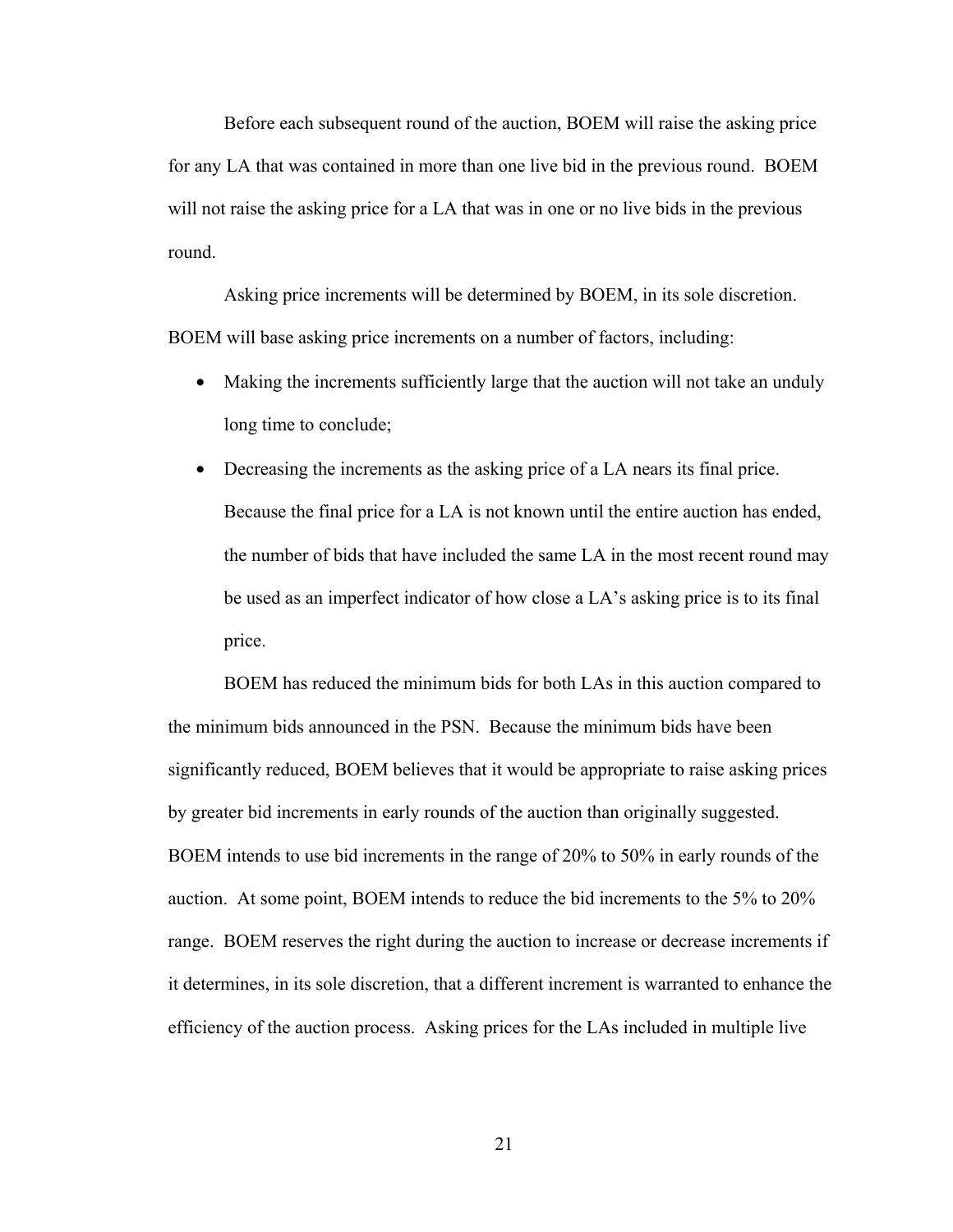bids in the previous round will be raised and rounded to the nearest whole dollar amount to obtain the asking prices in the current round.

A bidder must submit a live bid in each round of the auction (or have an uncontested live bid automatically carried forward by BOEM) for it to remain active and continue bidding in future rounds. All of the live bids submitted in any round of the auction will be preserved and considered binding until determination of the winning bids is made. Therefore, the bidders are responsible for payment of the bids they submit and can be held accountable for up to the maximum amount of those bids determined to be winning bids during the final award procedures.

Between rounds, BOEM will release the following information:

• The level of demand for each LA in the previous round of the auction. The level of demand for a given LA is defined as the number of live bids that included the LA.

• The asking price for each LA in the upcoming round of the auction.

 In any subsequent round of the auction, if a bidder's previous round bid was uncontested, and the auction continues for another round, then BOEM will automatically carry forward that bid as a live bid in the next round. A bidder whose bid is being carried forward will not have an opportunity to modify or drop its bid until some other bidder submits a live bid that overlaps with the LA in the carried forward bid. Note that in this sale a carried forward bid will always be for only one LA—if a live bid consisting of both North and South was uncontested, the auction would end. In particular, for rounds in which a bidder finds its uncontested bid is carried forward, the bidder will be unable to do the following: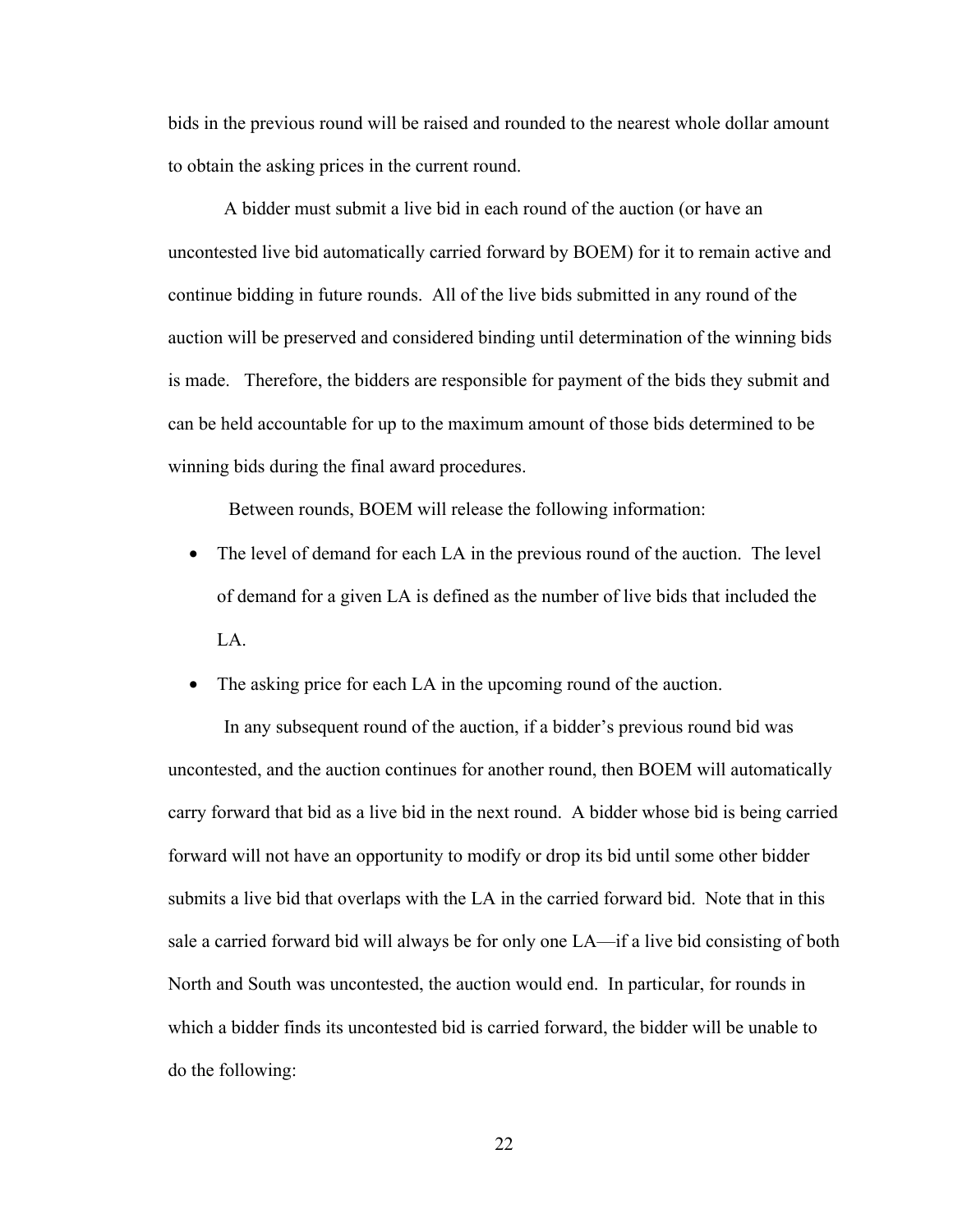- Switch to the other LA;
- Submit an Intra-Round Bid (see below for discussion of Intra-Round Bids); or
- Drop out of the auction.

In this scenario the bidder is effectively "frozen" through future auction rounds for as long as its bid for that LA remains uncontested. Moreover, the bidder may be bound by that bid or, indeed, for any other bid which BOEM determines is a winning bid in the award stage. Hence, the bidder cannot drop an uncontested bid, and in no scenario can the bidder be relieved of any of its bids from previous or future rounds until a determination is made in the award stage about the LAs won by the bidder.

 If a bidder's bid is not being carried forward by BOEM, a bidder with an eligibility of one (that is, a bidder who submitted a live bid for either the North LA or the South LA in the previous round) may:

- Submit a live bid for either the North LA or the South LA,
- Submit an Intra-Round Bid for the same LA that the bidder submitted a live bid for in the previous round and exit the auction: or
- Submit nothing, and drop out of the auction.

A bidder with an eligibility of two (that is, a bidder who submitted a live bid for both North and South in the previous round) may:

- Submit a live bid for both the North and South LAs,
- Submit a live bid for either the North LA or the South LA,
- Submit an Intra-Round Bid for both the North and South LAs, and a live bid for either the North LA or the South LA,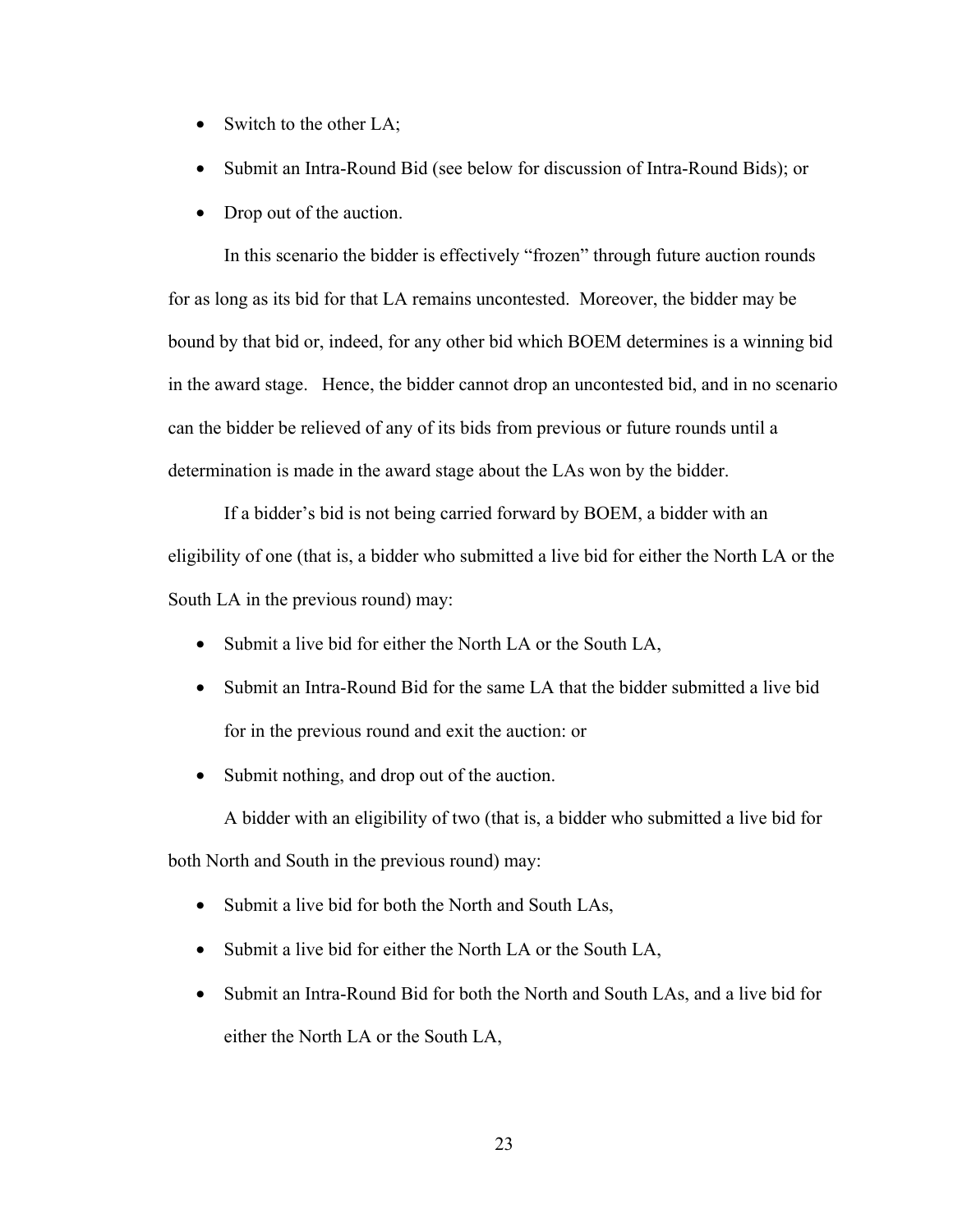- Submit an Intra-Round Bid for both the North and South LAs, no live bids, and exit the auction; or
- Submit nothing, and drop out of the auction.

Subsequent auction rounds occur in this sale as long as either the North LA or the South LA is contested. The auction concludes at the end of the round in which neither the North LA nor the South LA is included in the live bid of more than one bidder, i.e., all live bids are uncontested.

## *Bidding – Intra-Round Bids*

All asking prices and asking price increments will be determined by the BOEM Auction Manager. It is possible that multiple bidders will be willing to meet the previous round's asking price for a LA, while no bidders will be willing to meet the next round's asking price. Without some mechanism to resolve this situation, the auction could result in a tie for this LA.

Intra-Round Bidding is a mechanism to minimize the chance of ties. It also allows bidders to more precisely express the maximum price they are willing to offer for the North, South, or both LAs.

 When submitting a live bid, a bidder simply indicates willingness or unwillingness to pay the asking price for each LA offered in the auction. The bidder's response is either yes or no. In contrast, when submitting an Intra-Round Bid, the bidder is indicating that it is not willing to meet the current round's asking price, but it is willing to pay more than the previous round's asking price. In particular, in an Intra-Round Bid, the bidder specifies the maximum (higher than the previous round's asking price and less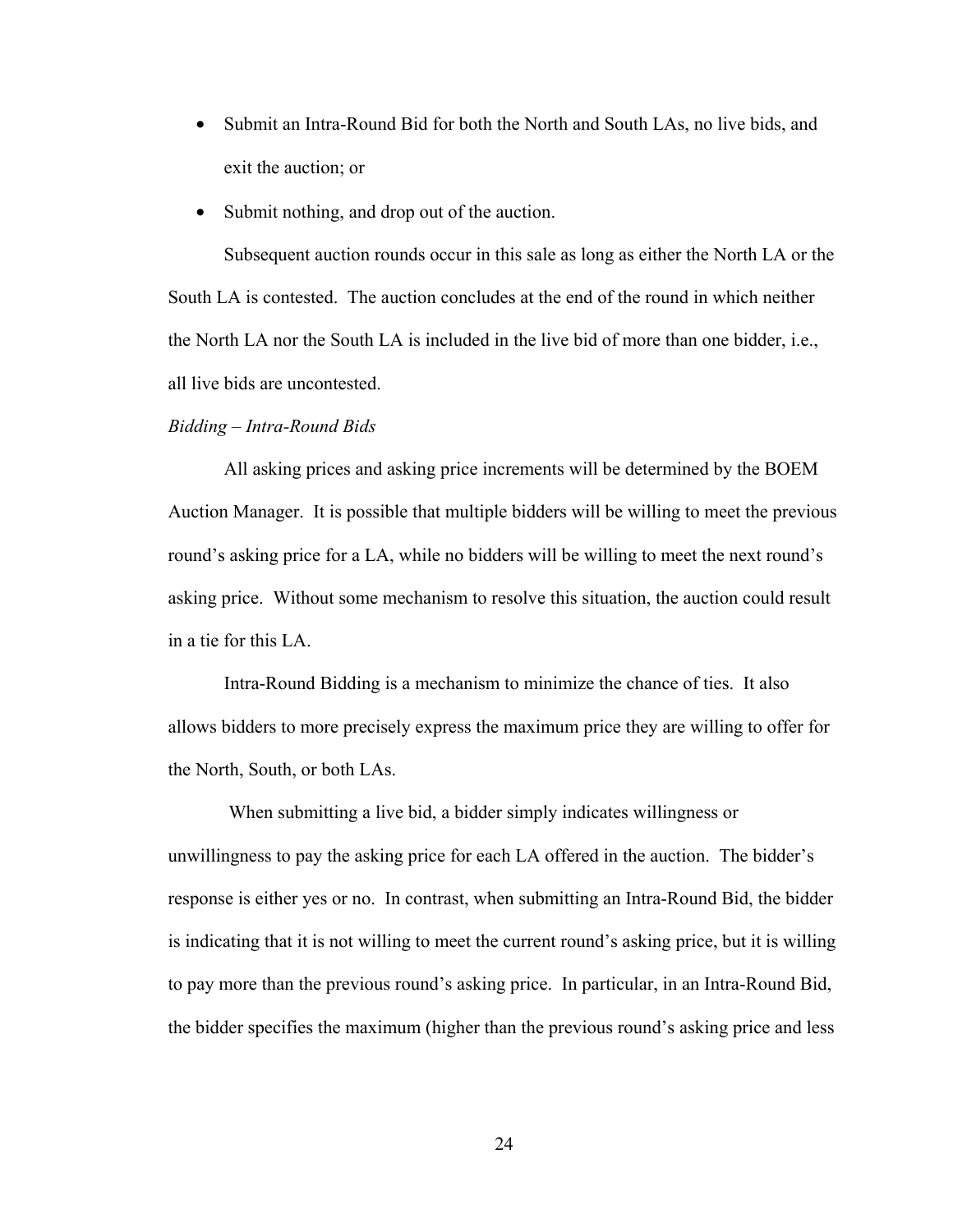than the current round's asking price) that it is willing to offer for the specific LA(s) in its previous round's live bid.

Because an Intra-Round Bid must consist of a single offer price for exactly the same LA(s) included in the bidder's live bid in the previous round, a bidder cannot submit a live bid on the North LA in the previous round and then offer an Intra-Round Bid on the South LA in the current round (or vice versa). Rather, an Intra-Round Bid from this bidder in the current round must be for the North. In the same way, if the bidder submitted a live bid which includes both the North and South LAs in the previous round, then an Intra-Round Bid in the current round must include both the North and South LAs.

The number of LAs in a bidder's live bid will determine that bidder's eligibility in the next round. If a bidder includes two LAs in a bid in round 1, that bidder can include up to two LAs in a live bid in round 2, if the bidder chooses not to submit an Intra-Round Bid. However, if the bidder does choose to submit an Intra-Round Bid in round 2, which must be for both LAs included in the bidder's previous round's live bid, any accompanying live bid must be for only one of the two LAs. Otherwise, the bidder would be duplicating its carried forward live bid at a different price. Accordingly, although an Intra-Round Bid is *not* a live bid, in the round in which a valid Intra-Round Bid is submitted for both LAs, the bidder's eligibility for a live bid in that same round and future rounds is permanently reduced from including two LAs to one LA. In other words, once an Intra-Round Bid is submitted, the bidder will never again have the opportunity to submit a live bid on as many LAs as it has bid in previous rounds.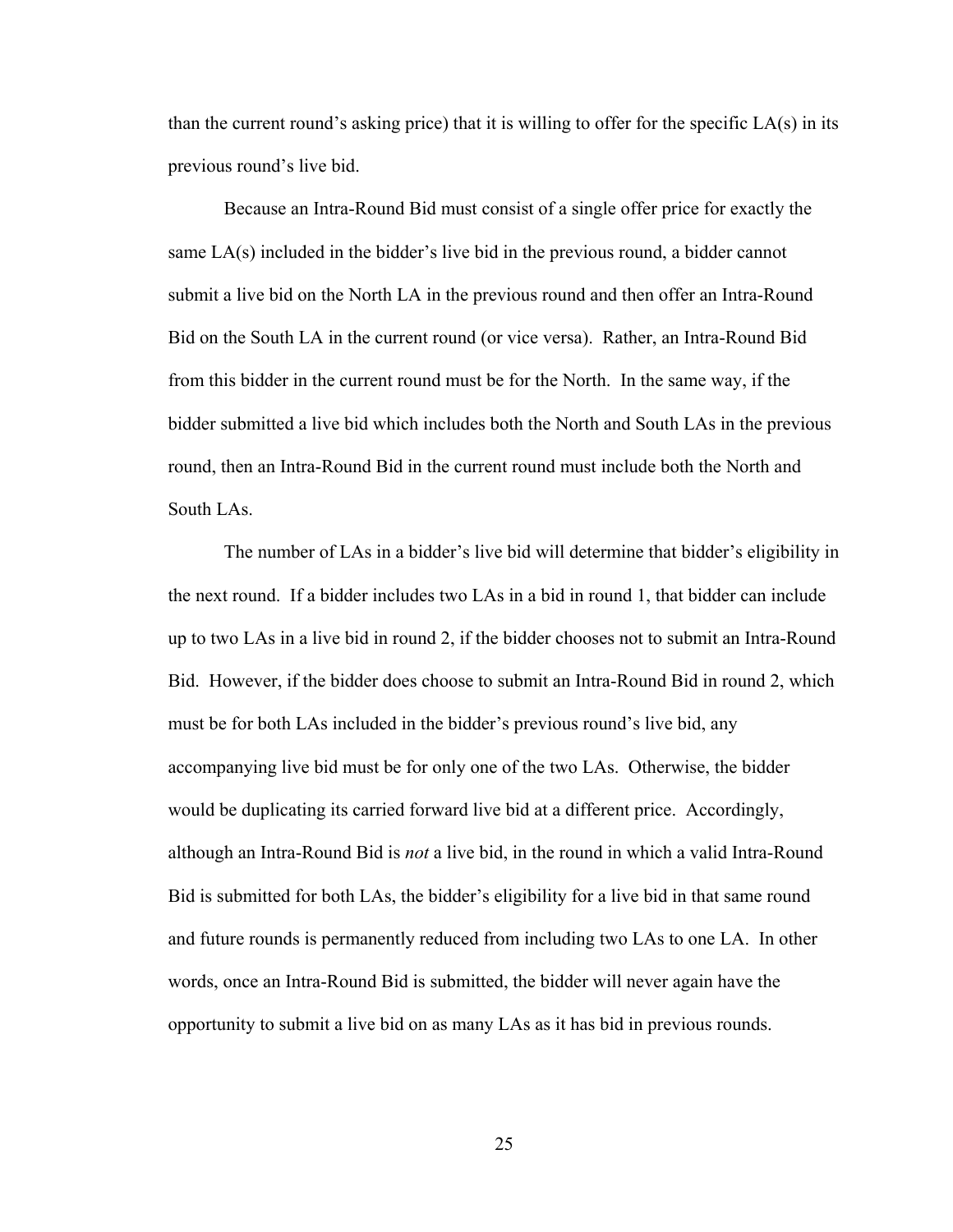Because Intra-Round Bids are not live bids, and since BOEM only raises asking prices on LAs that are included in multiple live bids, BOEM will not consider Intra-Round Bids for the purpose of determining either to increase the asking price for a particular LA or to end the auction. Also, BOEM will not count nor share with bidders between rounds the number of Intra-Round Bids received for each LA.

All of the Intra-Round Bids submitted during the auction will be preserved, and may be determined to be winning bids. Therefore, bidders are responsible for payment of the bids they submit and may be held accountable for up to the maximum amount of any Intra-Round Bids or live bids determined to be winning bids during the final award procedures.

#### *Determining Provisional Winners*

After the bidding ends, BOEM will determine provisionally winning bids in accordance with the process described in this section. This process consists of two stages: Stage 1 and Stage 2, which are described below. Once the auction itself ends, nothing further is required of bidders within or between Stages 1 and 2. In practice, the stages of the process will take place as part of the solution algorithm for analyzing the monetary and credit portion of the bids, determining provisional winners, finding the LAs won by the provisional winners, and calculating the applicable bid prices to be paid by the winners for the LAs they won. This evaluation will be reviewed, checked and validated by the panel. The determination of provisional winners, in both stages, will be based on the two auction variables, as well as on a bidder's adherence to the rules of the auction, and the absence of conduct detrimental to the integrity of the competitive auction.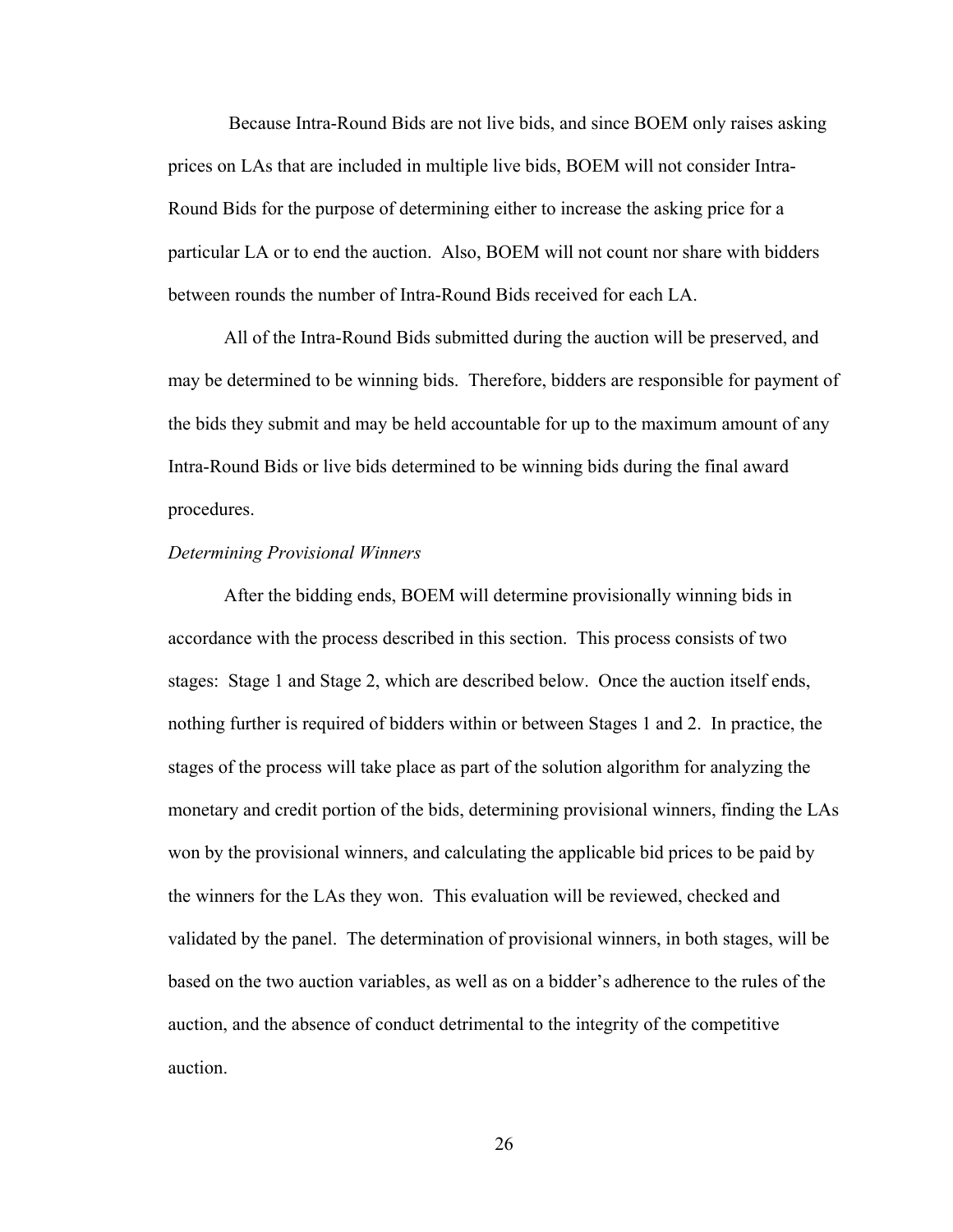*Stage 1* 

 Live bids submitted in the final round of the auction are Qualified Bids. In Stage 1, a bidder with a Qualified Bid is provisionally guaranteed of winning the LA(s) included in its final round bid, regardless of any other prior-to-final round live bids or Intra-Round Bids in any round. This guarantee provides bidders assurance that as long as they stay active in the bidding for a LA until the last round when the auction closes, they cannot be outbid on that LA or unexpectedly lose that LA. Not only does this provision strengthen competition and fairness in the auction, it also limits opportunities for anticompetitive tactics.

If both LAs are awarded to bidders in Stage 1, the second award stage is not necessary. If the North LA or the South LA received a bid but was not awarded in Stage 1, BOEM will proceed to Stage 2 to award remaining leases.

Following the auction, all winning bidders must pay the price associated with their winning bids, which may consist of cash and non-monetary credits or just cash. *Stage 2* 

All bids are either Qualified Bids or Contingent Bids. Contingent bids include all of the live bids received before the final round, and any Intra-Round Bids received during the auction. In Stage 2, BOEM will consider Contingent Bids, to see if the unawarded LA(s) can be awarded without interfering with Stage 1 awards. BOEM will make Stage 2 awards to the bid(s) that maximize(s) the total As-Bid prices.

Any Contingent Bids that conflict with Qualified Bids will not be considered. That is, if there was a Qualified Bid for the North LA (i.e., a live bid in the final round for the North LA), BOEM will not consider any Contingent Bid that contains the North LA.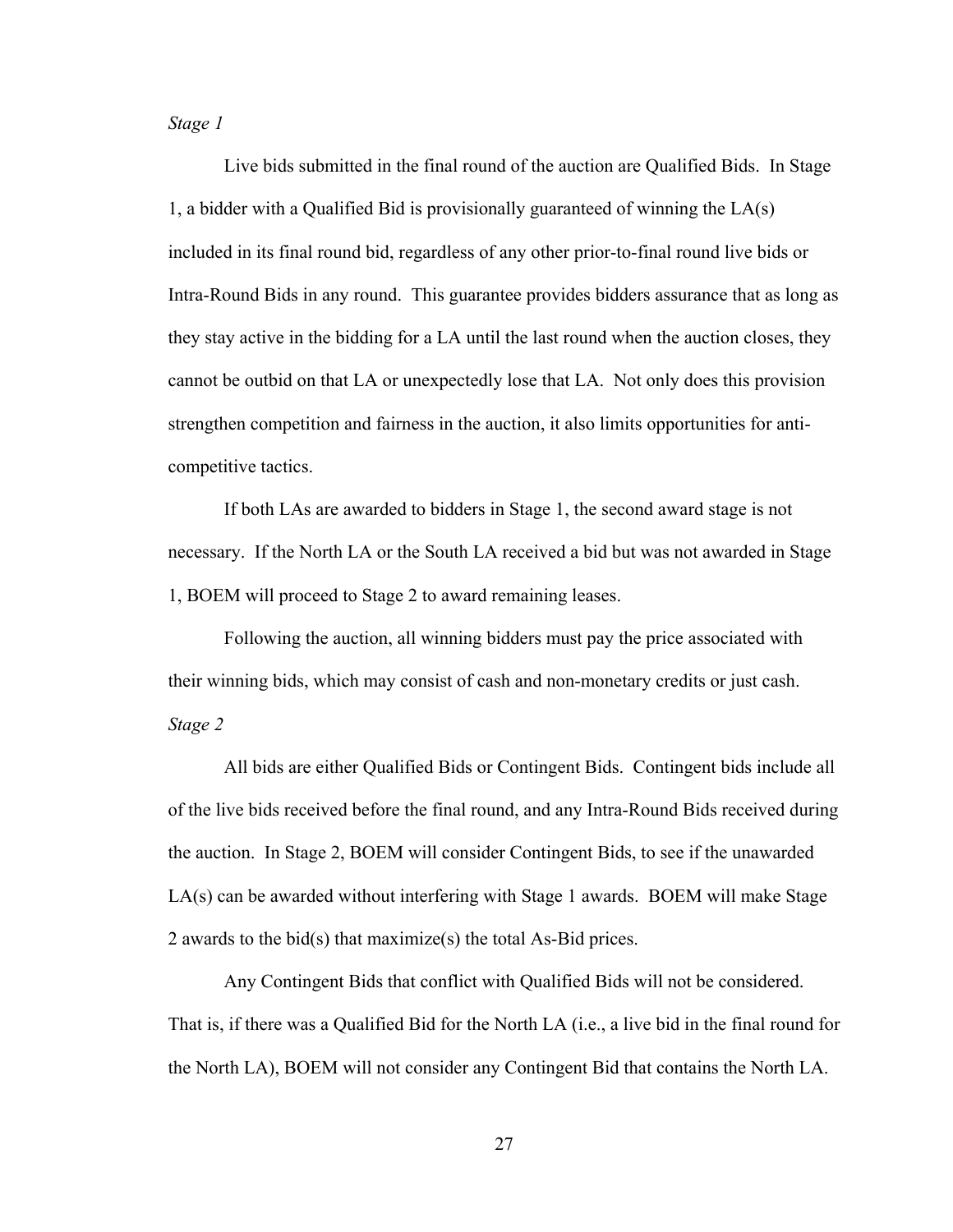Only one bid per bidder may win. Accordingly, BOEM will not consider a Contingent Bid from any bidder that received a Stage 1 award for submitting a Qualified Bid.

There is one notable exception to the rule described in the preceding paragraph. This exception allows BOEM to accept a Contingent Bid for both LAs notwithstanding the existence of a Qualified Bid by the same bidder, provided the acceptance of the Contingent Bid results in higher overall As-Bid prices than acceptance of only the Qualified Bid. Suppose, for example, that a bidder submitted an Intra-Round Bid for the North and South LAs, and a live bid in the same round for the South LA. Suppose as well that the live bid turned out to be the only live bid submitted in that round, i.e., it is a Qualified Bid because the auction closes at the conclusion of that round. Without the exception, the Intra-Round Bid for both the North and South LAs would not win, because the Qualified Bid (for the South LA) overlaps with part of the Contingent Intra-Round Bid (for the North and South LAs), so BOEM would award the bidder only the South LA based on its Qualified Bid as provisionally awarded in Stage 1. In cases such as this, and related ones where the same bidder's Contingent Bid occurs in other than the final auction round where it has submitted an overlapping Qualified Bid, there are sound reasons to prefer the Contingent Bid to the Qualified Bid if the Contingent Bid results in higher As-Bid prices.

Based on the bids received, if the bidder values the Contingent Bid on both LAs more than the Qualified Bid on one LA:

• Awarding the Qualified Bid could discourage bidders from submitting live bids that compete with their own Intra-Round Bids, and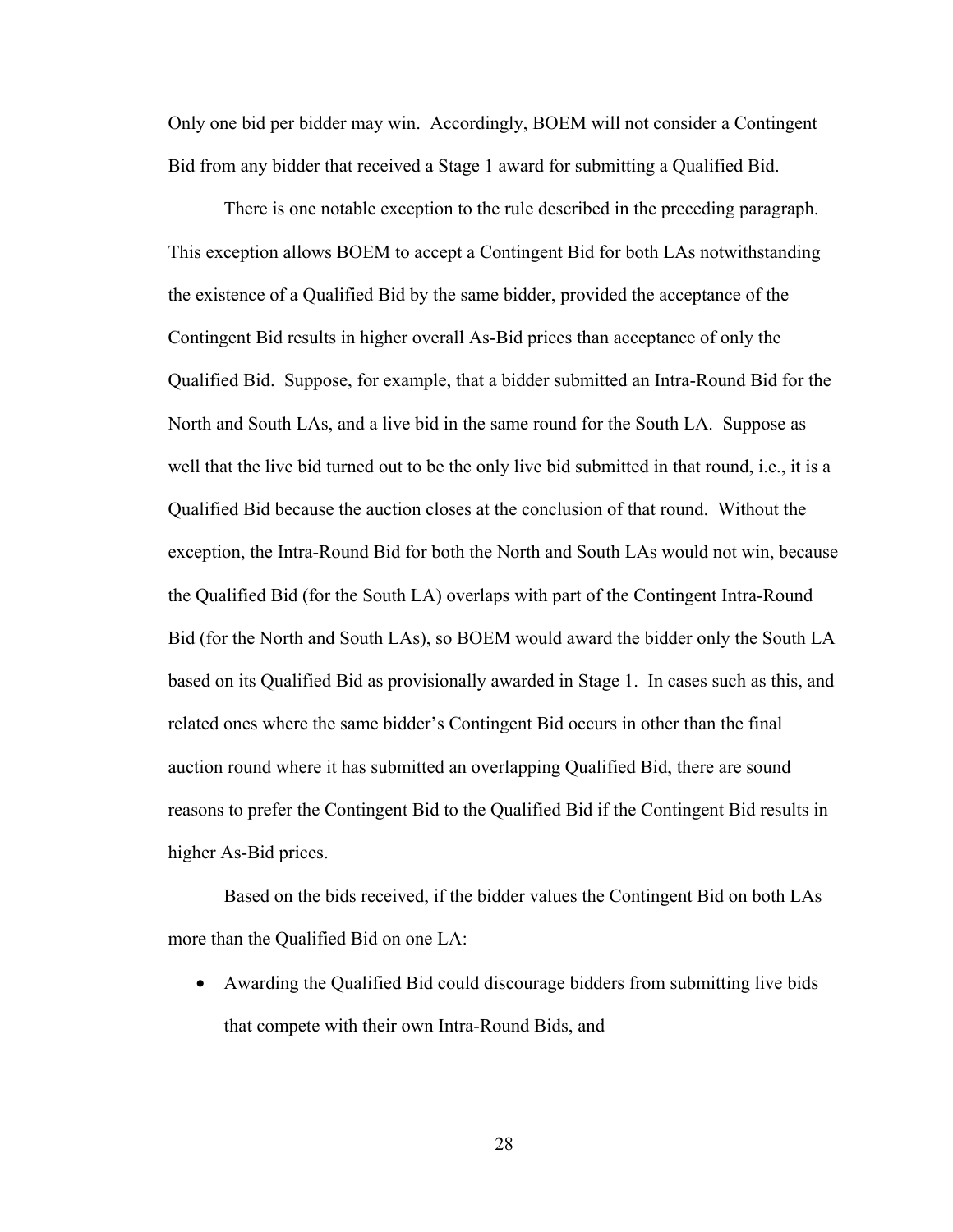• Awarding the Qualified Bid could result in undersell, if one of the LAs would otherwise not be awarded in Stage 2.

The exception discussed here would prevent these adverse results.

In the example, the Intra-Round Contingent Bid could prevail, in which case the bidder would win both the North and South LAs. Note that all winning bidders must pay the As-Bid price associated with the winning bid, which may consist of cash and nonmonetary credits or just cash. This means that the bidder would be required to pay its Intra-Round Bid price associated with its Intra-Round Bid, even though it submitted a Qualified Bid that guaranteed the South LA would be provisionally awarded to that bidder. In other words, the guarantee (that the bidder that submitted a Qualified Bid will be awarded the LA(s) associated with that bid) does not extend to the price the bidder might have to pay for the South LA if that LA is ultimately awarded through a Stage 2 evaluation in which the South LA was a subset of the North and South LAs awarded provisionally to that bidder in Stage 2.

 This exception represents the only situation in which BOEM will consider for award a Contingent Bid which overlaps a Qualified Bid, i.e., when a bidder's Contingent Bid overlaps its own Qualified Bid. In contrast, there is no situation in which one bidder's Contingent Bid will be considered for award if it overlaps with any LA that is included in another bidder's Qualified Bid.

If more than one combination of Contingent Bids exist that would yield the same highest As-Bid price total, while preserving the LAs originally awarded in Stage 1, the resulting tie in the allocation of these LAs would be settled by a random draw.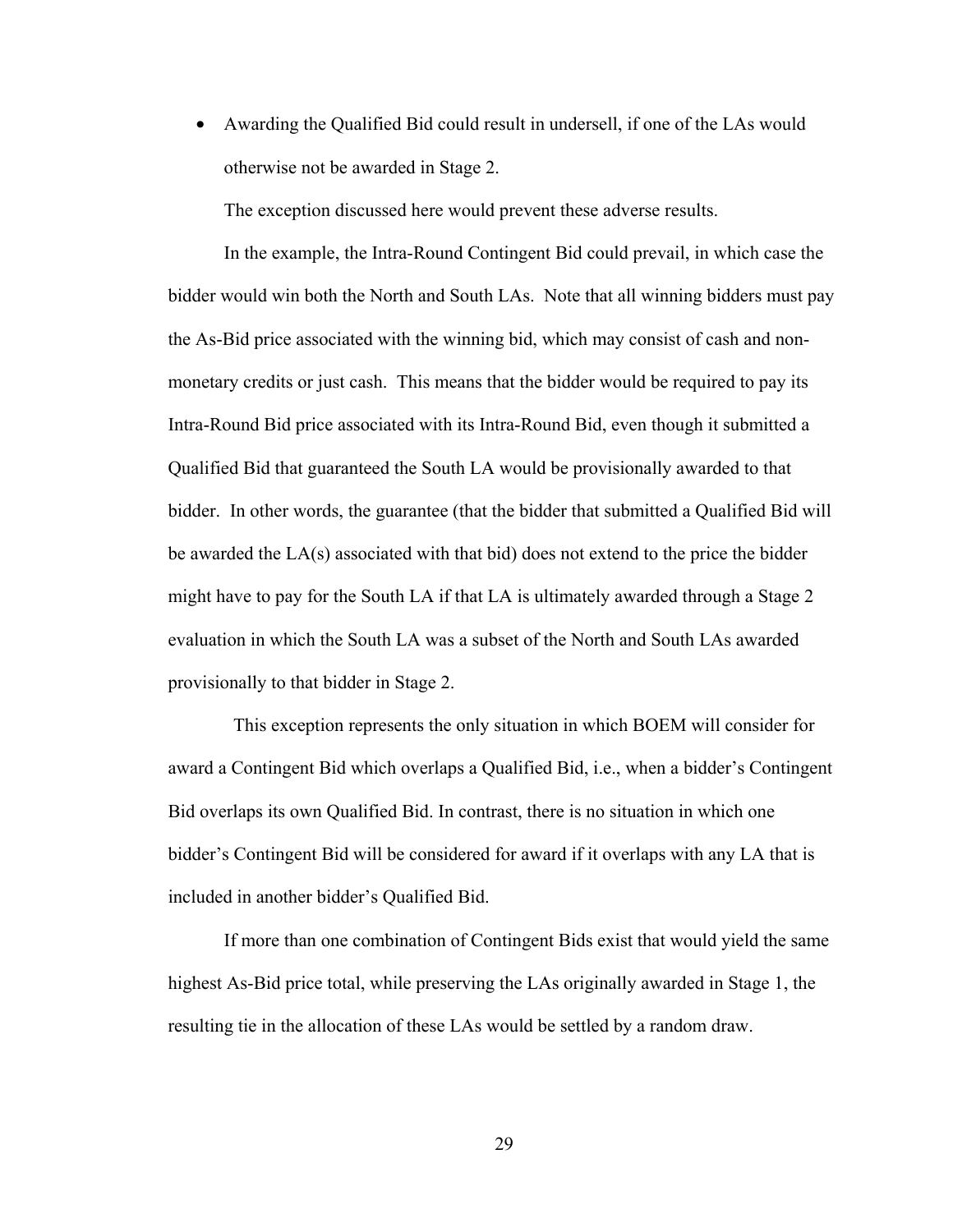In the event a bidder submits a bid for a LA that the panel and BOEM determine to be a winning bid, the bidder is expected to timely sign the applicable lease documents and submit the full cash payment due. If the bidder fails to timely sign and pay for the lease, then BOEM will not issue the lease to that bidder, and the bidder will forfeit its bid deposit. BOEM may consider failure of the bidder to timely pay the full amount due an indication that a bidder is no longer financially qualified to participate in other lease sales under BOEM's regulations at 30 CFR 585.106 and 585.107.

#### **Credit Factors:**

 Prior to the auction, BOEM will convene a panel to evaluate bidders' nonmonetary packages to determine whether and to what extent each bidder is eligible for a non-monetary credit applicable to the As-Bid auction price for one of the LAs in each round of the auction, as described below. Any single JDA or PPA cannot be used by more than one bidder in the auction.

The percentage credit is determined based on the panel's evaluation of required documentation submitted by the bidders as of July 17, 2013. Bidders will be informed by email before the monetary auction about the percentage credit applicable to their bids. The bid credit will be applicable to only one LA. Any non-monetary credit would only be applicable to the higher priced LA in a bid for both LAs. For an Intra-Round Bid containing both LAs, the higher priced LA will be determined using the previous round's asking prices. In each round, the auction system will display information showing how their As-Bid auction prices are affected by the credit imputed to their bid to determine their net monetary payment due to BOEM, should their bids prevail as winning bids in the award stages. Application of the credit percentage to the appropriate As-Bid auction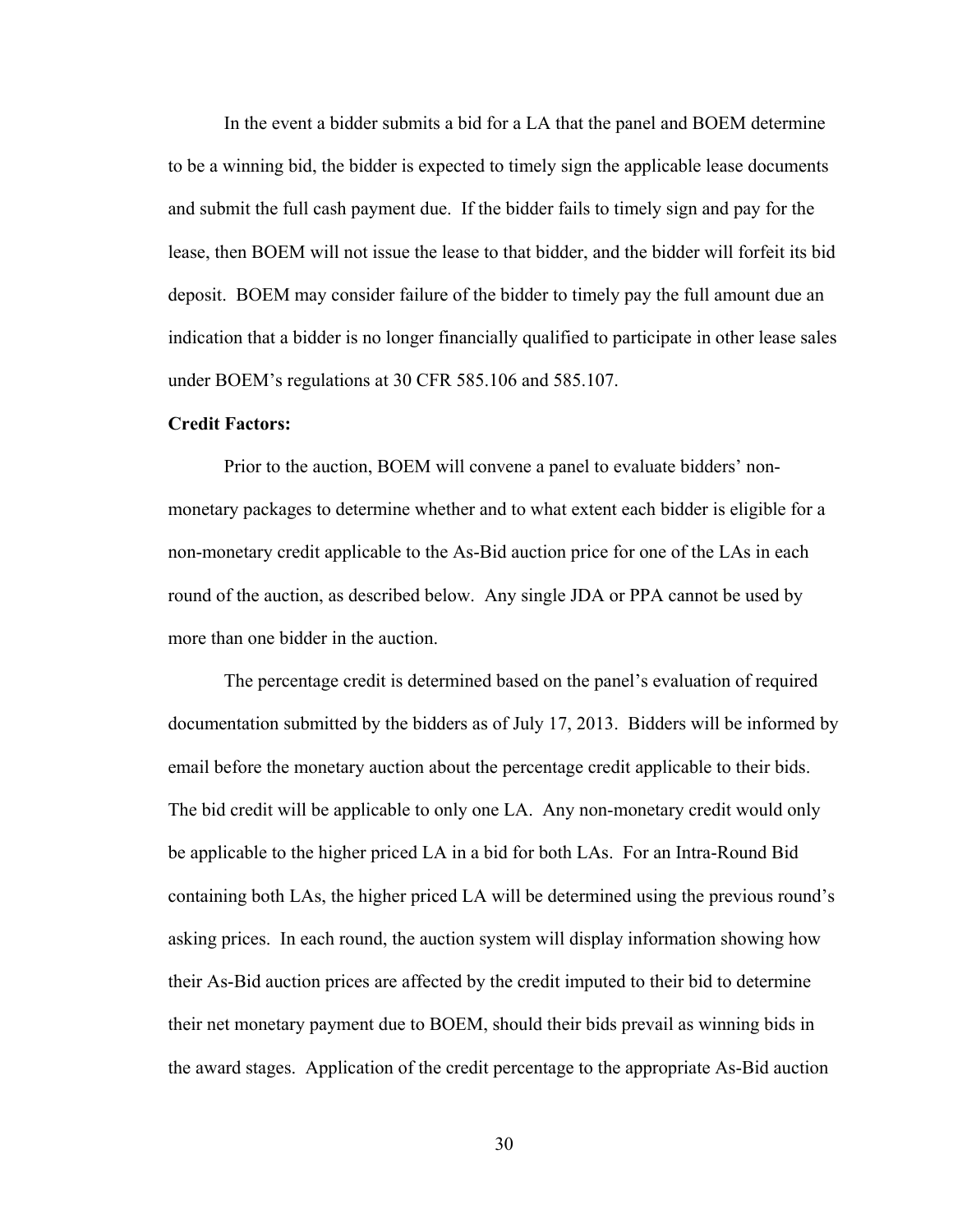price will be rounded to the nearest whole dollar amount. This entire process is conceptually similar to one in which the multiple bid factors are combined into an aggregate score for the purpose of awarding LAs, but is more transparent to bidders and facilitates the bidding process in a dynamic, multiple-factor, multiple round auction process.

The bidder's imputed credit throughout the auction and award process is limited to the greater of 25% for a PPA or 20% for a JDA, applied to the highest priced LA related to the bidder's latest live bid or Intra-Round Bid. During each round, bidders are informed by the BOEM Auction Manager how the credit applies to their live bid and any Intra-Round Bid. In the case of a live bid for both LAs, the credit will apply only to the LA having the highest current round asking price. In the case of an Intra-Round Bid for both LAs, the credit will also apply only to the higher-priced LA, but the applicable price for calculating the credit will be based on the previous round's asking prices, not on any additional amount above the previous round's asking prices as reflected in the incremental amount associated with its Intra-Round Bid.

The reason for using the previous round asking price in this situation is the difficulty of determining the precise LA As-Bid price attributable to each individual LA in an Intra-Round Bid that contains both LAs. The amount of the Intra-Round Bid attributable to each LA is not directly available when the bidder makes an Intra-Round Bid on both LAs. The individual LA bid amounts are available at the previous round asking prices. For this reason, the imputed credit is calculated based on the highest asking price of a LA included in the Intra-Round Bid submitted in the round preceding the round in which the Intra-Round Bid was made.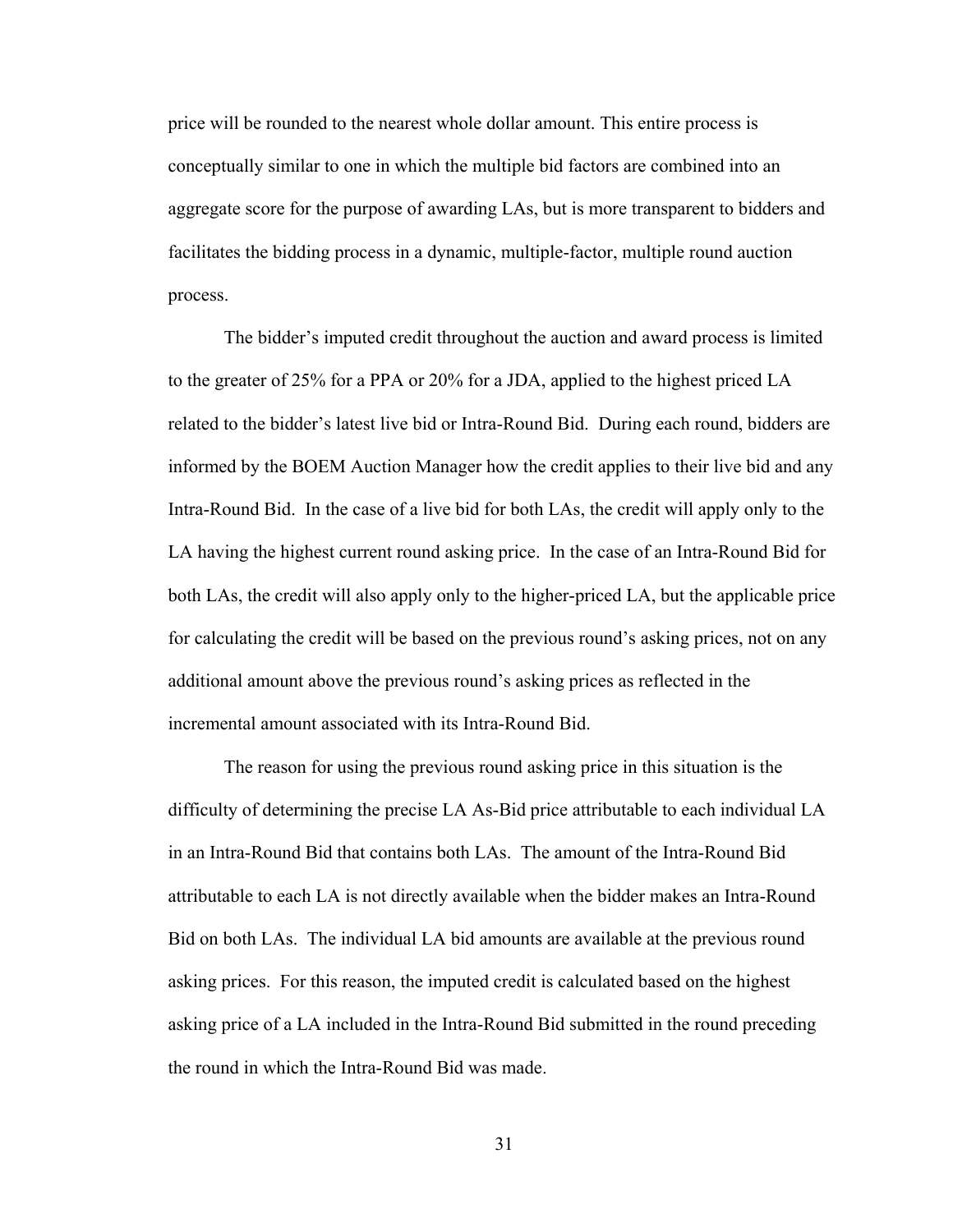The panel will review the non-monetary package submitted by each bidder, and determine whether bidders have established that they are qualified to receive a credit, and the percentage at which that credit will apply, based on the definitional information regarding the PPA and JDA. If the panel determines that no bidder has qualified for a non-monetary factor, the auction will proceed with each bidder registered with no imputed credit.

**Credit Factor Definitions:** The definitions below will apply to the factors for which bidders may earn a credit.

 *Power purchase agreement* (PPA) is any legally enforceable long term contract negotiated between an electricity generator (Generator) and a power purchaser (Buyer) that identifies, defines, and stipulates the rights and obligations of one party to produce, and the other party to purchase, energy from an offshore wind project to be located in the lease sale area. The PPA must have been approved by a public utility commission or similar legal authority. The PPA must state that the Generator will sell to the Buyer and the Buyer will buy from the Generator capacity, energy, and/or environmental attribute products from the project, as defined in the terms and conditions set forth in the PPA. Energy products to be supplied by the Generator and the details of the firm cost recovery mechanism approved by the State's public utility commission or other applicable authority used to recover expenditures incurred as a result of the PPA must be specified in the PPA. In order to qualify, a PPA must contain the following terms or supporting documentation:

(i) A complete description of the proposed project;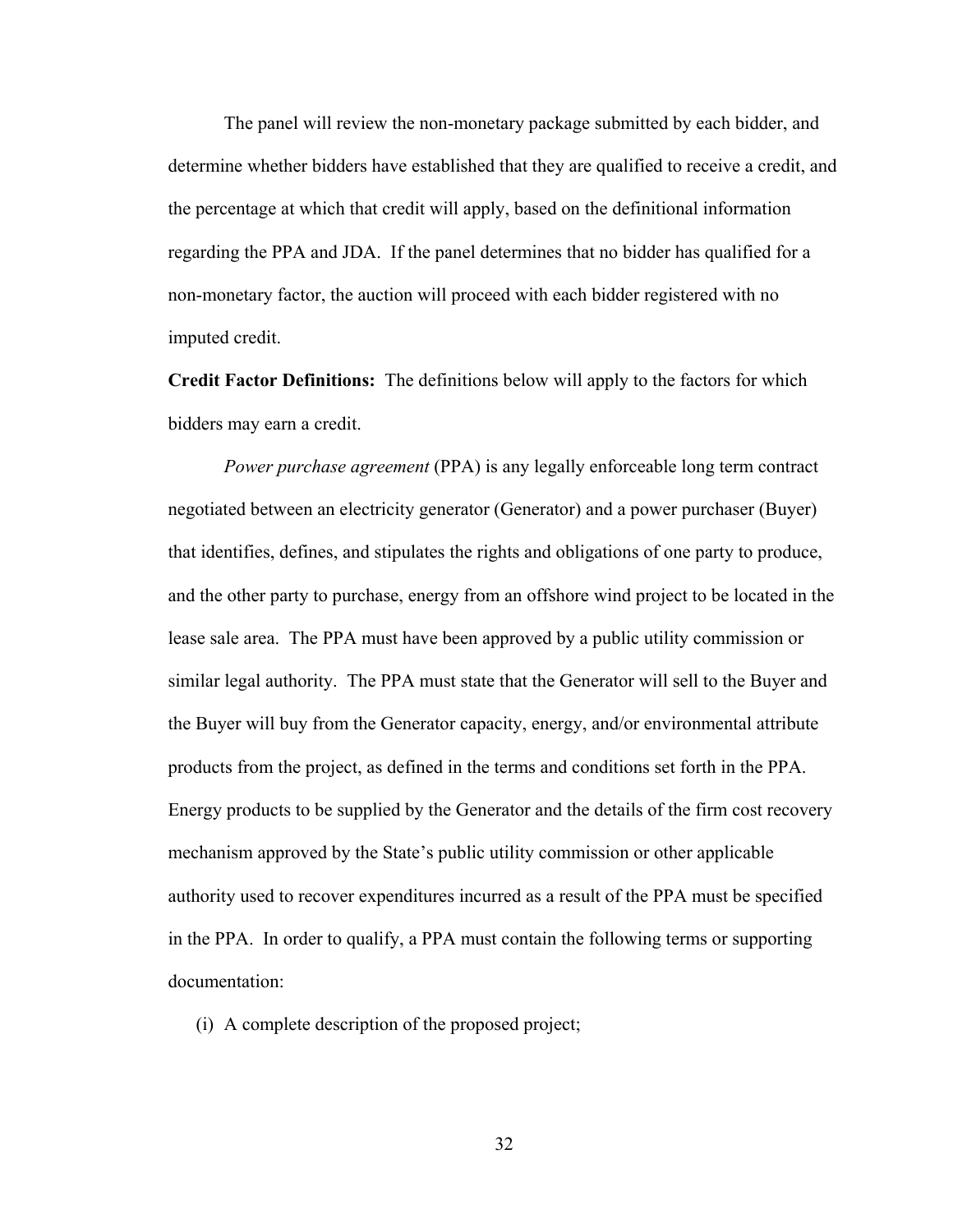- (ii) Identification of both the electricity Generator and Buyer that will enter into a long term contract;
- (iii)A time line for permitting, licensing, and construction;
- (iv)Pricing projected under the long term contract being sought, including prices for all market products that would be sold under the proposed long term contract;
- (v) A schedule of quantities of each product to be delivered and projected electrical energy production profiles;
- (vi)The term for the long term contract;
- (vii) Citations to all filings related to the PPA that have been made with state and Federal agencies, and identification of all such filings that are necessary to be made; and
- (viii) Copies of or citations to interconnection filings related to the PPA.

The panel will assign a 25% non-monetary credit to any bidder that establishes in its non-monetary package that it meets the criteria described above for a PPA for the sale of 350 MW of power. The panel will assign a smaller percentage credit to any bidder that establishes in its non-monetary package that it meets the criteria described above for a PPA for the sale of less than 350 MW of power. The smaller percentage credit will be calculated according to the formula below:

# **Partial Credit =**  $\frac{\text{(Full Credit * Partial PPA)}}{\text{Full PPA}}$

Where:

- Partial Credit = Percent credit for which a smaller PPA is eligible.
- Full PPA =  $350$  MW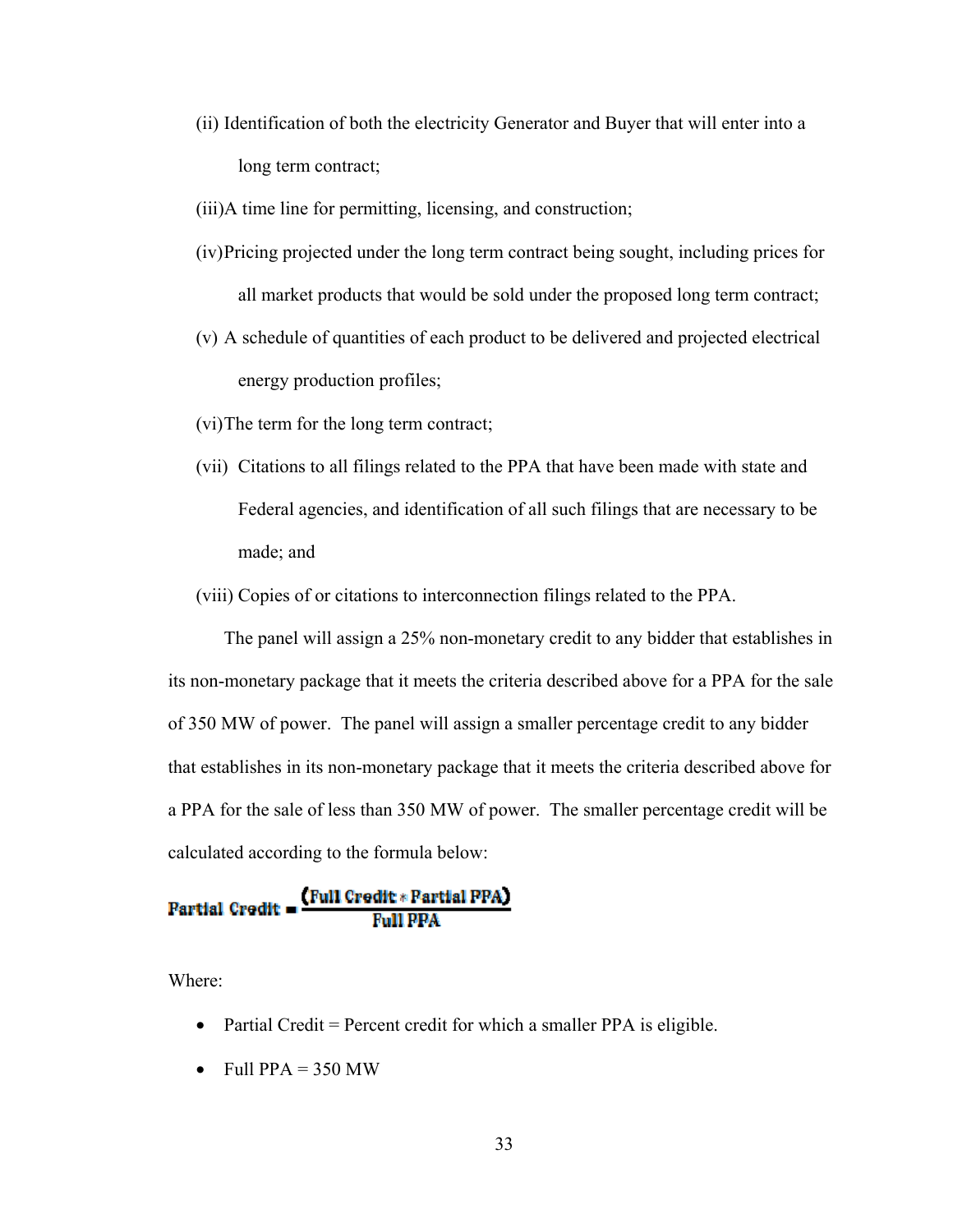- Full Credit =  $25\%$
- Partial PPA = amount (less than 350 MW) of power under contract

*Joint Development Agreement* (JDA) is a binding agreement between a state and a legal entity that proposes to develop renewable (wind) energy, which sets forth the rights, obligations, and certain economic development activities of the parties in connection with the development of an offshore wind project. The legal entity named in a JDA must be selected through a competitive selection process, such as a request for proposals that is conducted by a state adjacent to the wind energy area issuing and entering into the JDA, where the subsequent submitted proposals are evaluated by a state agency, committee or public utility board. To apply for a non-monetary credit, the bidder must send the agreement to BOEM by July 17, 2013, in its non-monetary package. The JDA will qualify if the panel determines that the agreement includes the following identifiable factors: (1) Sufficient specificity to the size, timing, and location of the proposed project on the OCS; (2) the financial commitment of the state, the identified legal entity, and/or a third party (buyer of power), if applicable, included in the agreement; (3) the developmental, financial, and/or regulatory processes through which the state will support the identified legal entity that proposes to develop renewable (wind) energy; (4) significant project milestones; (5) the ramifications for not meeting said milestones; and (6) any exclusionary rights awarded to said identified legal entity. Please clearly designate all information that BOEM should treat as business confidential. The panel will assign each holder of a qualifying JDA a credit of 20%.

# **Additional Information Regarding the Auction**

 *Non-Monetary Auction Procedures*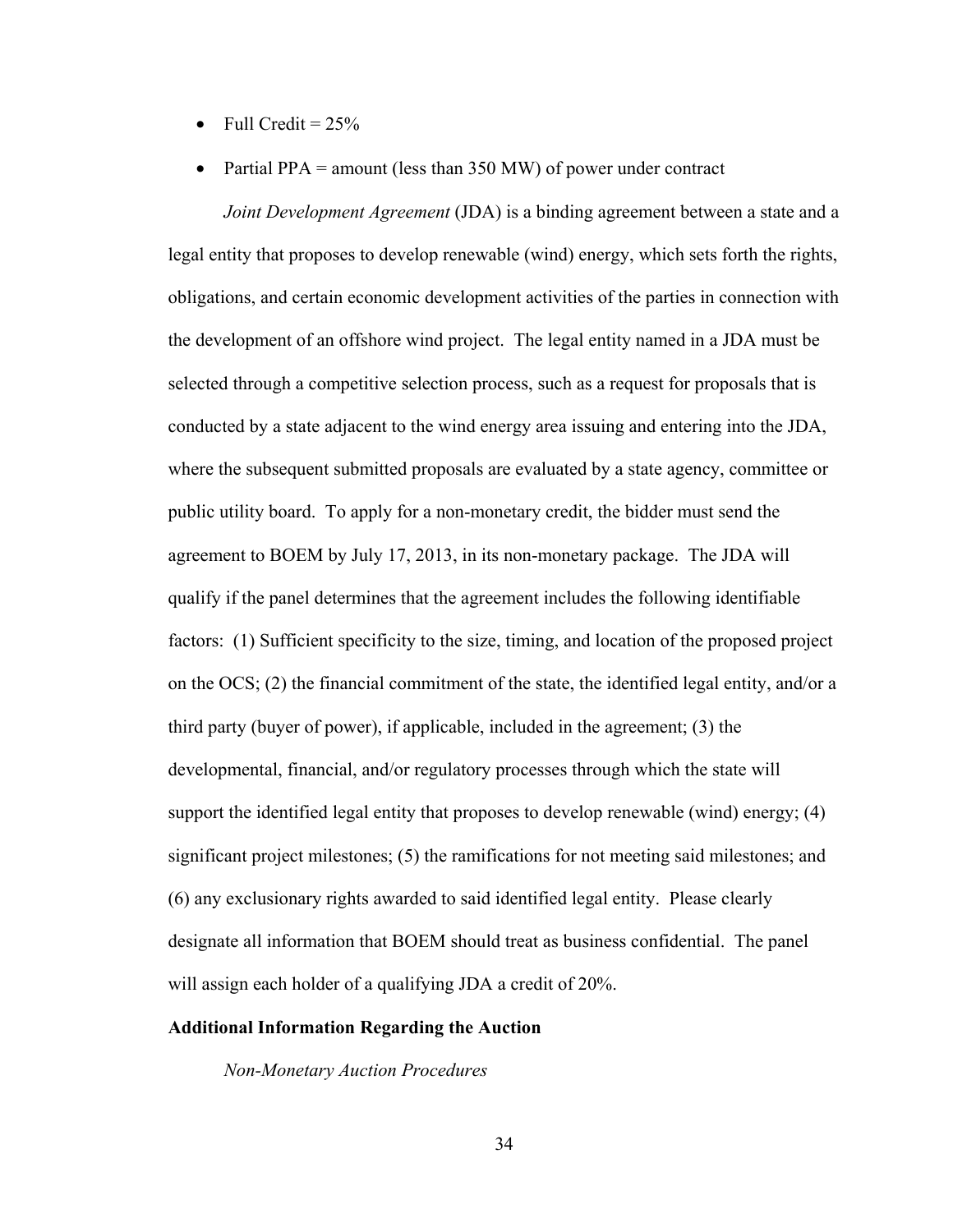All bidders seeking a non-monetary auction credit are required to submit a nonmonetary auction package. If a bidder seeks a non-monetary auction credit, this submission must contain information sufficient to establish the bidder's eligibility to receive a non-monetary credit in the monetary phase of the auction. Further information on this subject can be found in the section of this notice entitled, "Credit Factor Definitions." If a bidder does not submit a non-monetary package by July 17, 2013, to BOEM, then BOEM will assume that bidder is not seeking a non-monetary auction credit and the panel will not consider that bidder for a non-monetary auction credit.

# *Bidder Authentication*

 The Auction Manager will send several bidder authentication packages to each bidder shortly after BOEM has processed the Bidder Financial Forms. One package will contain tokens for each authorized individual. Tokens are digital authentication devices. The tokens will be mailed to the address of record that BOEM has on file for each company, care of the Primary Point of Contact indicated on the Bidder's Financial Form. This individual is responsible for distributing the tokens to the individuals authorized to bid for that company. **Bidders are to ensure that each token is returned within three business days following the auction.** An addressed, stamped envelope will be provided to facilitate this process.

The second package contains login credentials for authorized bidders. The login credentials will be mailed to the address provided in the Bidder's Financial Form for each authorized individual. Bidders can confirm these addresses by calling 703-787-1320. This package will contain user login information and instructions for accessing the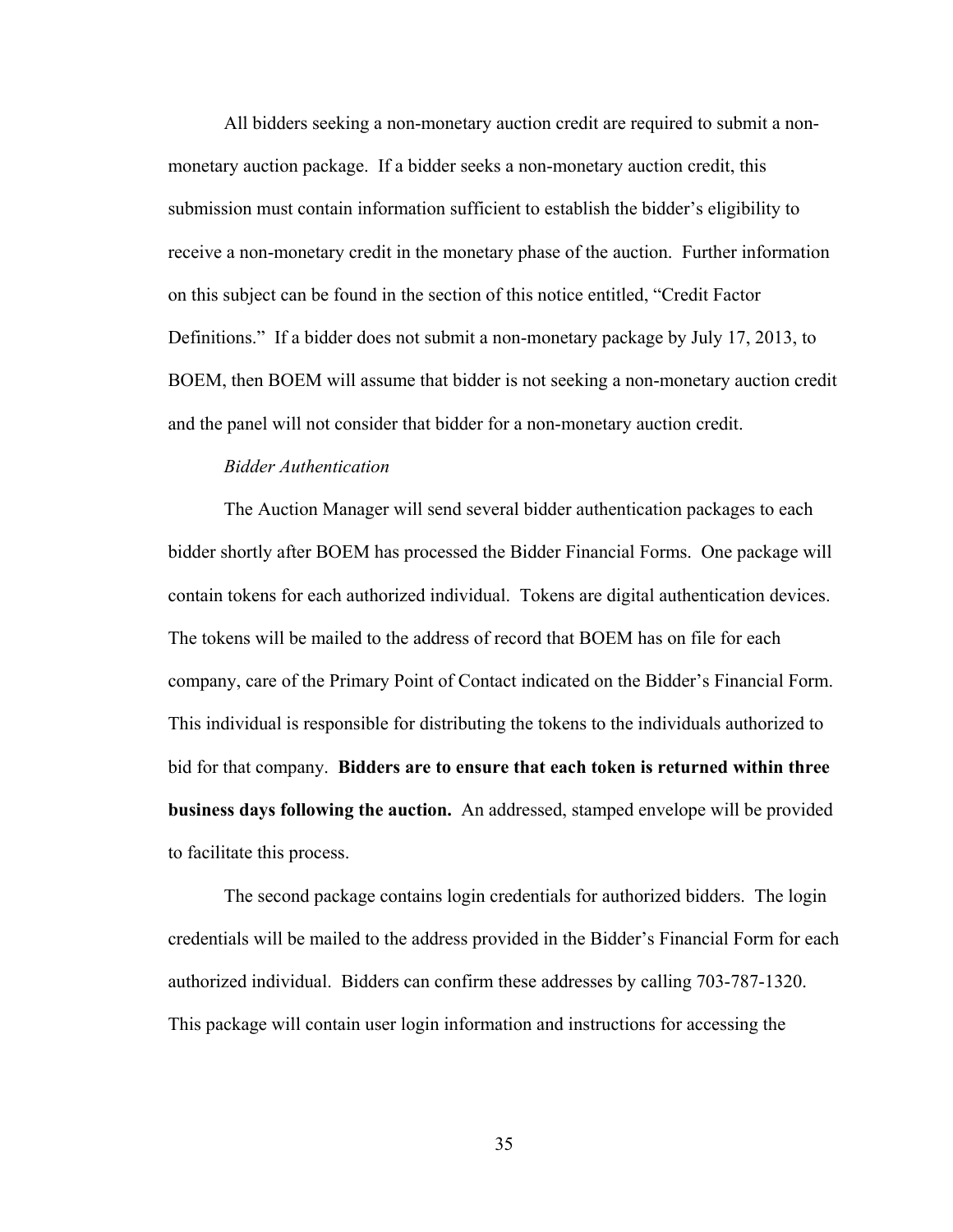Auction System Technical Supplement and Alternative Bidding Form. The login information, along with the tokens, will be tested during the mock auction.

#### *Monetary Auction Times*

This section will describe, from a bidder's perspective, how the monetary phase of the auction will take place. This information will be elaborated on and clarified in the Mock Auction to be held on July 24, 2013, and an Auction System Technical Supplement that will be made publicly available on BOEM's website at:

http://www.boem.gov/Renewable-Energy-Program/State-Activities/Rhode-Island.aspx.

The Auction System Technical Supplement describes auction procedures that are incorporated by reference in this notice, except where the procedures described in the Auction System Technical Supplement directly contradict this notice.

The monetary auction will begin at 10:30 a.m. on July 31, 2013. Bidders may log in as early as 8:30 a.m. on that day. We recommend that bidders log in no later than 9:30 a.m. on that day to ensure that any login issues have been resolved in time. Once bidders have logged in, they should review the auction schedule, which lists the start times, end times, and recess times of each round in the auction. Each round is structured as follows:

- Round 1 Bidding Begins;
- Bidders enter their bids;
- Round 1 Bidding Ends and the first Recess begins;
- Sometime during the first Recess, Round 1 results are posted;
- Bidders review the Round 1 results and prepare their Round 2 bids;
- Round 2 Bidding Begins...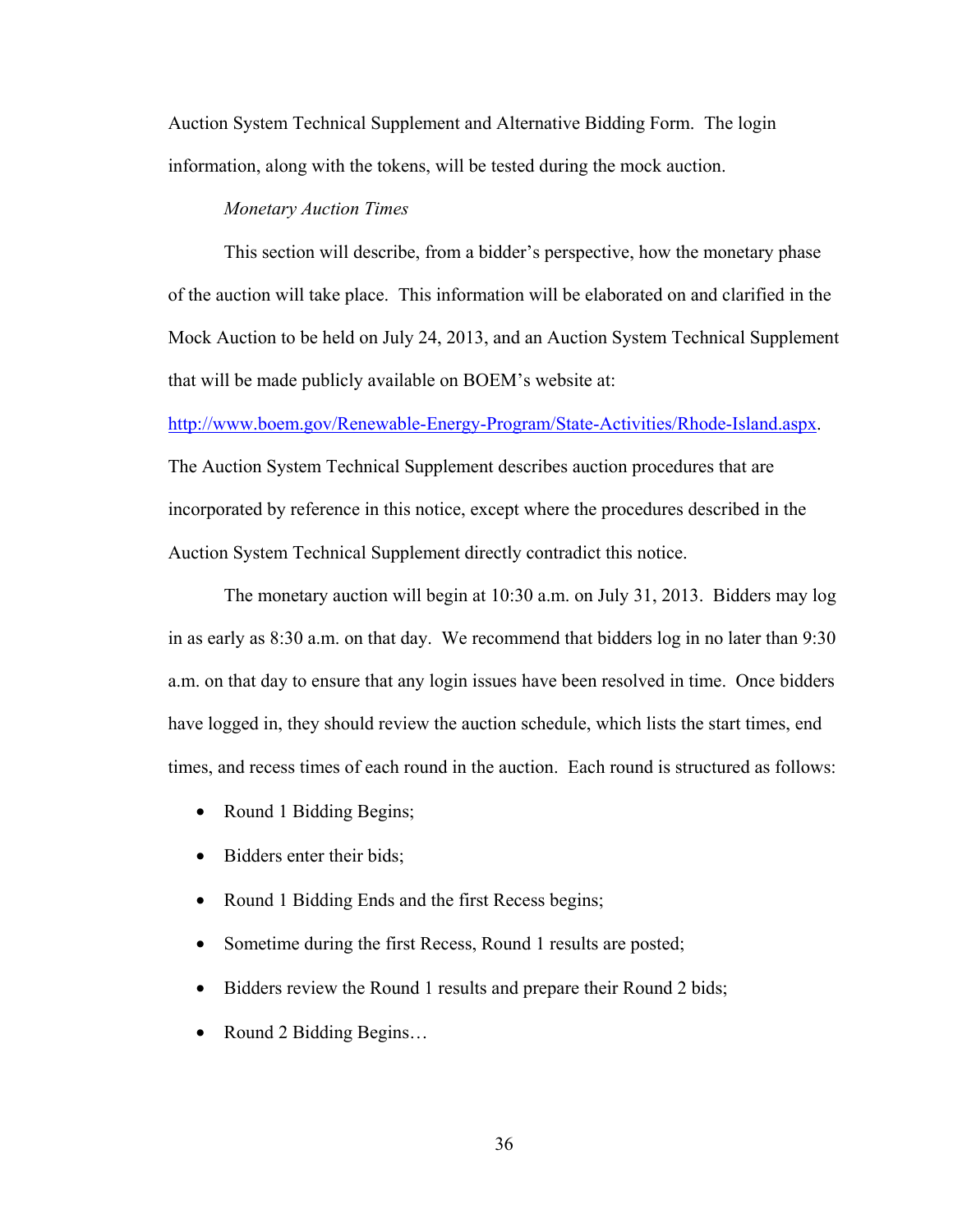The first round will last about 30 minutes, though subsequent rounds may be closer to 20 minutes in length. Recesses are anticipated to last approximately 10 minutes. The descriptions of the auction schedule and asking price increments included with this FSN are for informational purposes only. Bidders should consult the auction schedule on the bidding web site for updated times. Bidding will continue until about 5 p.m. each day. BOEM anticipates the auction will last one or two business days, but bidders are advised to prepare to continue bidding for additional business days as necessary to resolve the auction.

The schedule and asking price increments are in BOEM's discretion, and are subject to change at any time before or during the auction.

BOEM and the auction contractors will use the auction platform messaging service to keep bidders informed on issues of interest during the auction. For example, BOEM may change the schedule at any time, including during the auction. If BOEM changes the schedule during the auction, it will use the messaging feature to notify bidders that a revision has been made, and direct bidders to the relevant page. BOEM will also use the messaging system for other changes and items of particular note during the auction.

Bidders may place bids at any time during the round. At the top of the bidding page, a countdown clock will show how much time remains in the round. Bidders have until the scheduled time to place bids. Bidders should do so according to the procedures described in the Auction System Technical Supplement, and practiced at the Mock Auction. No information about the round is available until the round has closed and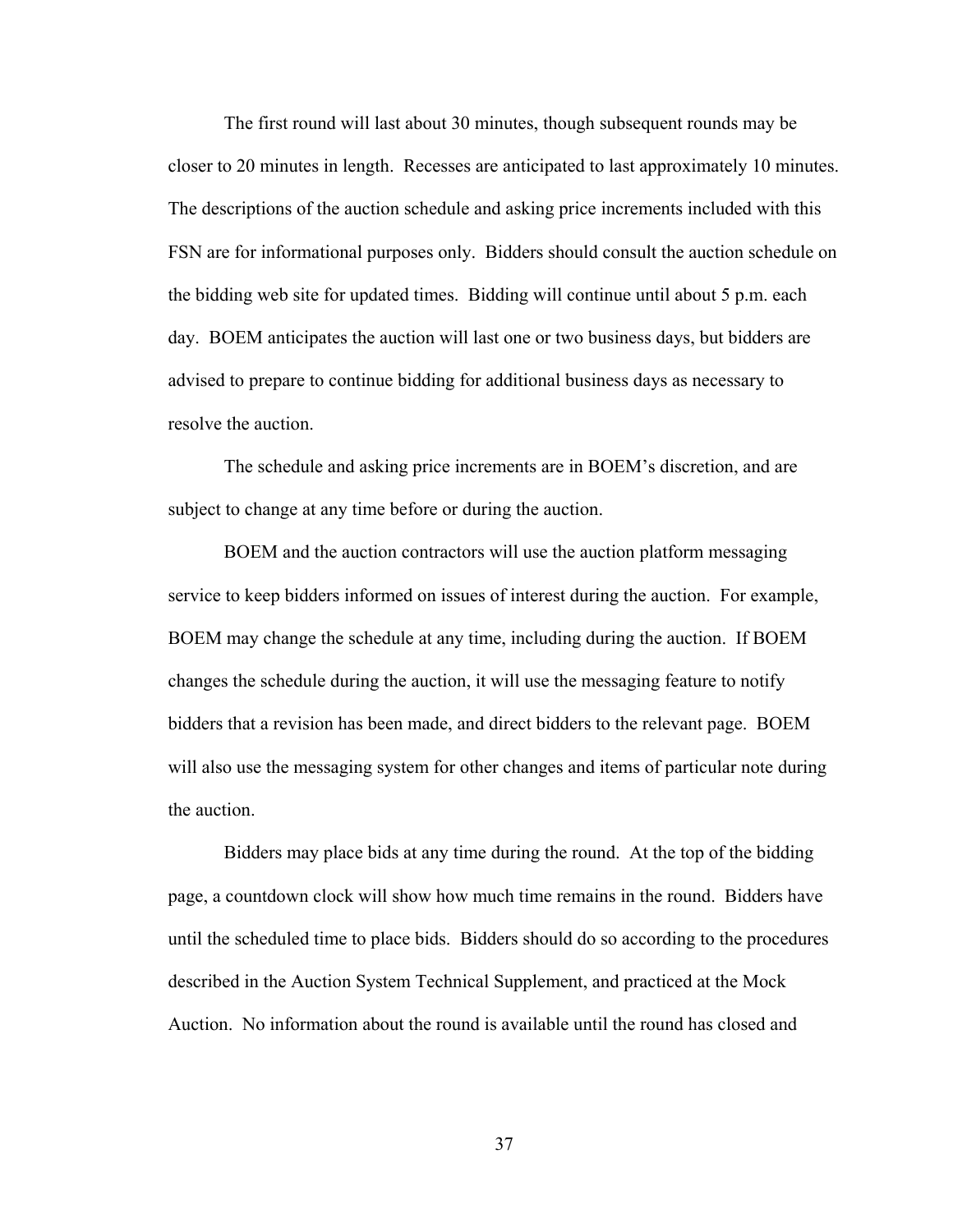results have been posted, so there should be no strategic advantage to placing bids early or late in the round.

# *Alternate Bidding Procedures*

Any bidder who is unable to place a bid using the online auction should follow these instructions:

- Call BOEM/the BOEM Auction Manager at the help desk number that is listed in the Auction System Technical Supplement *before* the end of the round.
- BOEM will authenticate the caller to ensure he/she is authorized to bid on behalf of the company.
- Explain the problem.
- BOEM may, in its sole discretion, accept a bid using the Alternative Bidding Procedure.
- The Alternative Bidding Procedure enables a bidder who is having difficulties accessing the Internet to submit its bid via an Alternative Bidding Form that can be faxed to the auction manager.
	- o If the bidder has not placed a bid, but calls BOEM before the end of the round and notifies BOEM that it is preparing a bid using the Alternate Bidding Procedure, and submits the Alternate Bidding Form by fax before the round ends, BOEM will likely accept the bid, though acceptance or rejection of the bid is within BOEM's sole discretion.
	- o If the bidder calls during the round, but does not submit the bid until after the round ends (but before the round is posted), BOEM may or may not accept the bid, in part based on how much time remains in the recess.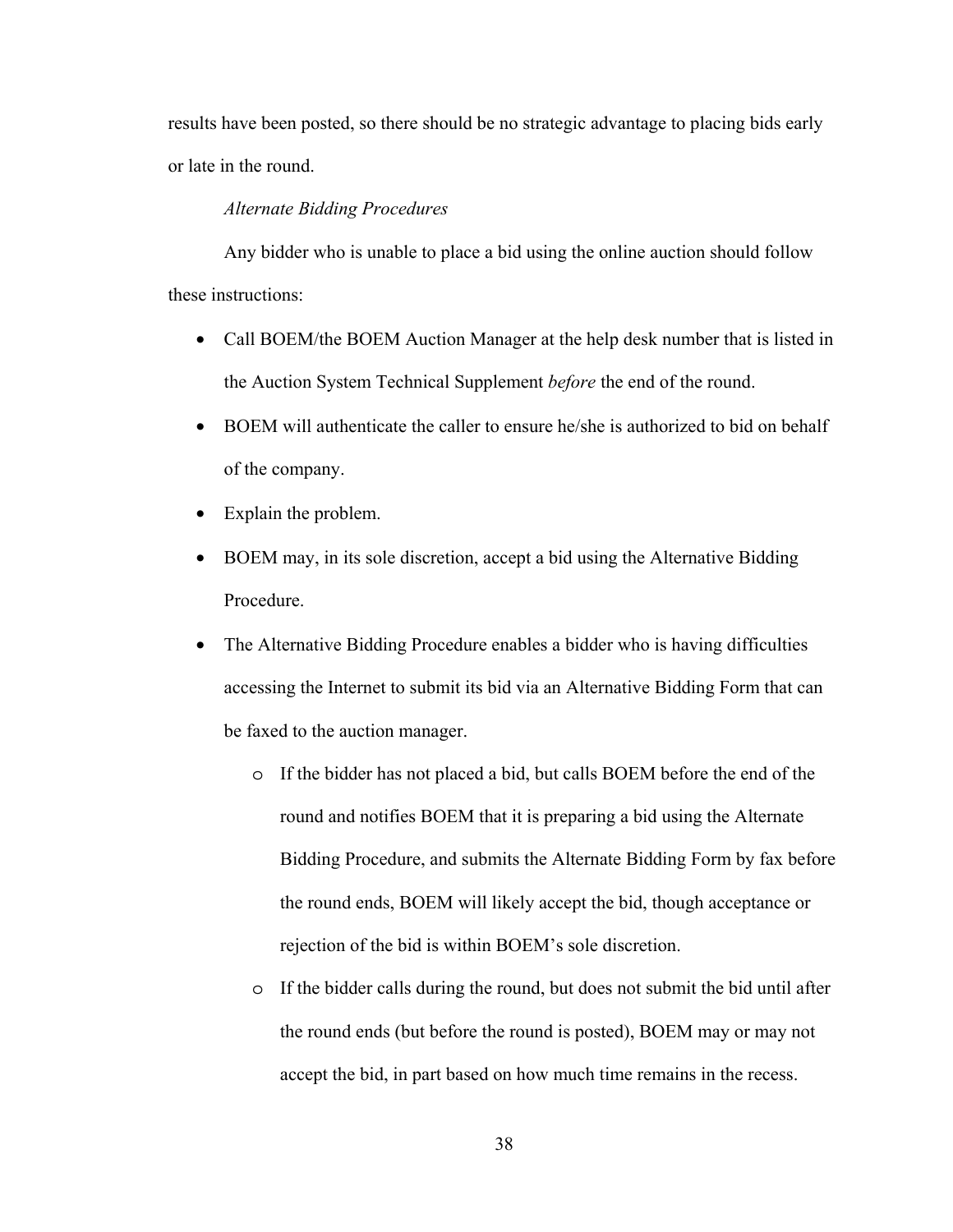# *Bidders are strongly encouraged to submit the Alternative Bidding Form before the round ends.*

- o If the bidder calls during the recess following the round, but before the previous round's results have been posted, BOEM will likely reject its bid, even if it has otherwise complied with all of BOEM's Alternate Bidding Procedures.
- o If the bidder calls to enter a bid after results have been posted, BOEM will reject the bid.

Except for bidders who have uncontested bids in the current round, failure to place a bid during a round will be interpreted as dropping out of the auction. It is possible that bids entered before the bidder stopped entering bids may be awarded one or both LAs pursuant to BOEM's stage 2 procedures. Bidders are held accountable for all bids placed during the auction. This is true if they continued bidding in the last round, if they placed an Intra-Round Bid for a single LA in an earlier round, or if they stopped bidding during the auction.

**ACCEPTANCE, REJECTION OR RETURN OF BIDS:** BOEM reserves the right and authority to reject any and all bids. In any case, no lease will be awarded to any bidder, and no bid will be accepted, unless (1) the bidder has complied with all requirements of the FSN, applicable regulations and statutes, including, but not limited to, bidder qualifications, bid deposits, and adherence to the integrity of the competitive bidding process, (2) the bid conforms with the requirements and rules of the auction, and (3) the amount of the bid has been determined to be adequate by the authorized officer. Any bid submitted that does not satisfy any of these requirements may be returned to the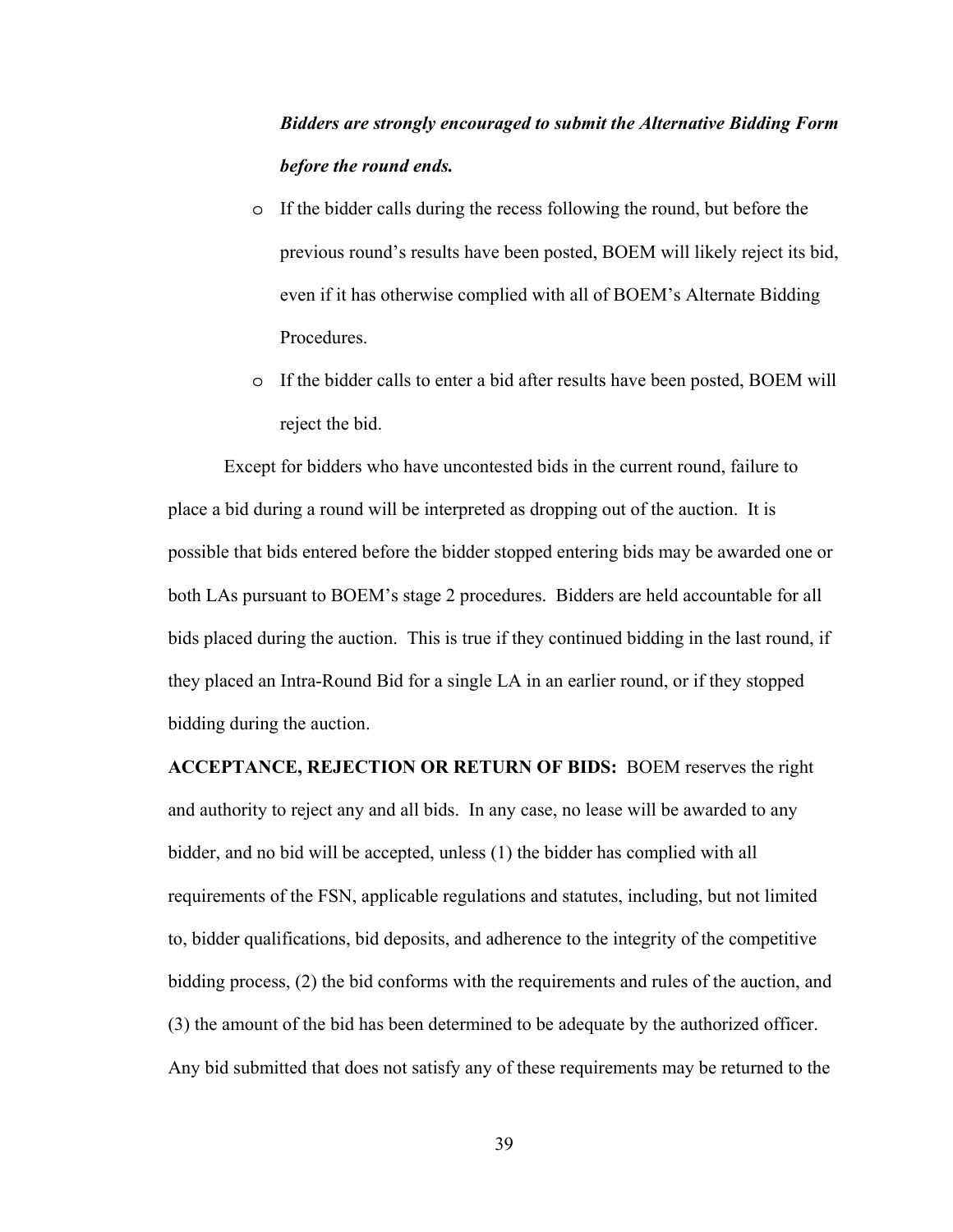bidder submitting that bid by the Program Manager of BOEM's Office of Renewable Energy Programs and not considered for acceptance.

**PROCESS FOR ISSUING THE LEASE:** If BOEM proceeds with lease issuance, it will issue three unsigned copies of the lease form to each winning bidder. Within 10 business days after receiving the lease copies, each winning bidder must:

- 1. Execute the lease on the bidder's behalf;
- 2. File financial assurance, as required under 30 CFR 585.515-537; and
- 3. Pay by EFT the balance of the bonus bid (bid amount less the bid deposit). BOEM requires bidders to use EFT procedures (not to include pay.gov) for payment of the balance of the bonus bid, following the detailed instructions contained in the "Instructions for Making Electronic Payments" available on BOEM's website at: http://www.boem.gov/Renewable-Energy-Program/State-Activities/Rhode-Island.aspx.

If a winning bidder does not meet these three requirements within 10 business days of receiving the lease copies as described above, or if a winning bidder otherwise fails to comply with applicable regulations or the terms of the FSN, the winning bidder will forfeit its bid deposit. BOEM may extend this 10 business-day time period if it determines the delay was caused by events beyond the winning bidder's control.

In the event that the provisional winner does not execute and return the leases according to the instructions in this notice, BOEM reserves the right to reconvene the panel to determine whether it is possible to identify a bid that would have won in the absence of the bid previously determined to be the winning bid. In the event that a new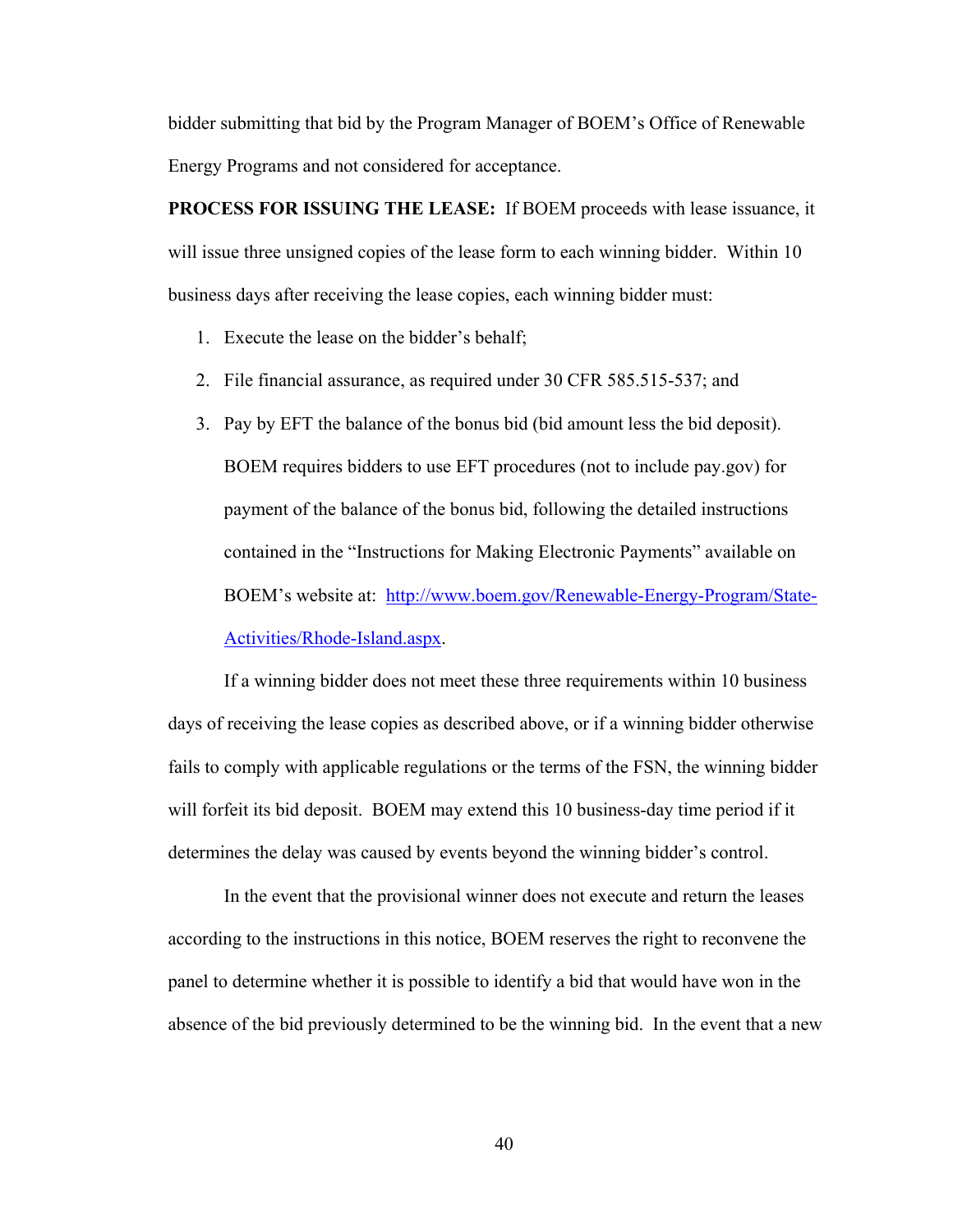winning bid is selected by the panel, BOEM will follow the procedures in this section for the new winner(s).

BOEM will not execute a lease until the three requirements above have been satisfied, BOEM has accepted the winning bidder's financial assurance, and BOEM has processed the winning bidder's payment. The winning bidder may meet financial assurance requirements by posting a surety bond or by setting up an escrow account with a trust agreement giving BOEM the right to withdraw the money held in the account on demand by BOEM. BOEM may accept other forms of financial assurance on a case-bycase basis in accordance with its regulations. BOEM encourages provisionally winning bidders to discuss the financial assurance requirement with BOEM as soon as possible after the auction has concluded.

Within 45 calendar days of the date that the Lessee receives the lease copies, the Lessee must pay the first 6-months' rent using the pay.gov Renewable Energy Initial Rental Payment Form available at:

https://pay.gov/paygov/forms/formInstance.html?agencyFormId=27797604. The Lessee must pay the remaining 6-months' rent by the first day of the seventh month following the effective date of the lease, following the detailed instructions contained in the "Instructions for Making Electronic Payments" available on BOEM's website at: http://www.boem.gov/Renewable-Energy-Program/State-Activities/Rhode-Island.aspx. **ANTI-COMPETITIVE BEHAVIOR:** In addition to the auction rules described in this notice, bidding behavior is governed by Federal antitrust laws designed to prevent anticompetitive behavior in the marketplace. Compliance with BOEM's auction procedures will not insulate a party from enforcement of the antitrust laws.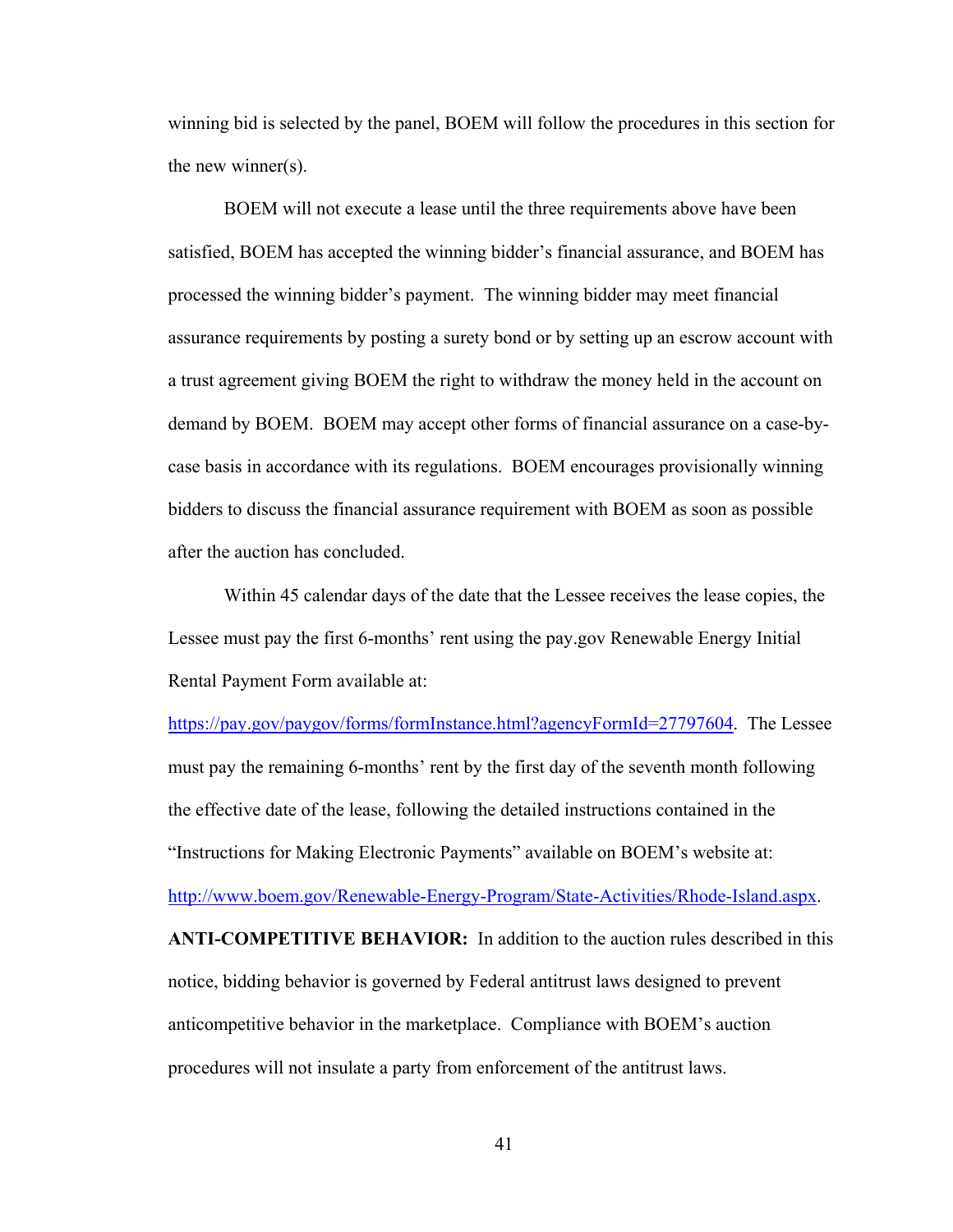In accordance with the Act at 43 U.S.C. 1337(c), following the auction, and before the acceptance of bids and the issuance of leases, BOEM will "allow the Attorney General, in consultation with the Federal Trade Commission, 30 days to review the results of the lease sale."

If a bidder is found to have engaged in anti-competitive behavior or otherwise violated BOEM's rules in connection with its participation in the competitive bidding process, BOEM may reject the high bid.

Anti-competitive behavior determinations are fact specific. However, such behavior may manifest itself in several different ways, including, but not limited to:

- An agreement, either express or tacit, among bidders to not bid in an auction, or to bid a particular price;
- An agreement among bidders not to bid for a particular Lease Area;
- An agreement among bidders not to bid against each other; and
- Other agreements among bidders that have the effect of limiting the final auction price.

BOEM may decline to award a lease if doing so would otherwise create a situation inconsistent with the antitrust laws (*e.g.*, heavily concentrated market, etc.).

For more information on whether specific communications or agreements could constitute a violation of Federal antitrust law, please see:

http://www.justice.gov/atr/public/business-resources.html, or consult counsel.

**POST-AUCTION CERTIFICATION:** Each bidder is required to sign the selfcertification, in accordance with 18 U.S.C. 1001 (Fraud and False Statements) in the Bidder's Financial Form, which can be found on BOEM's website: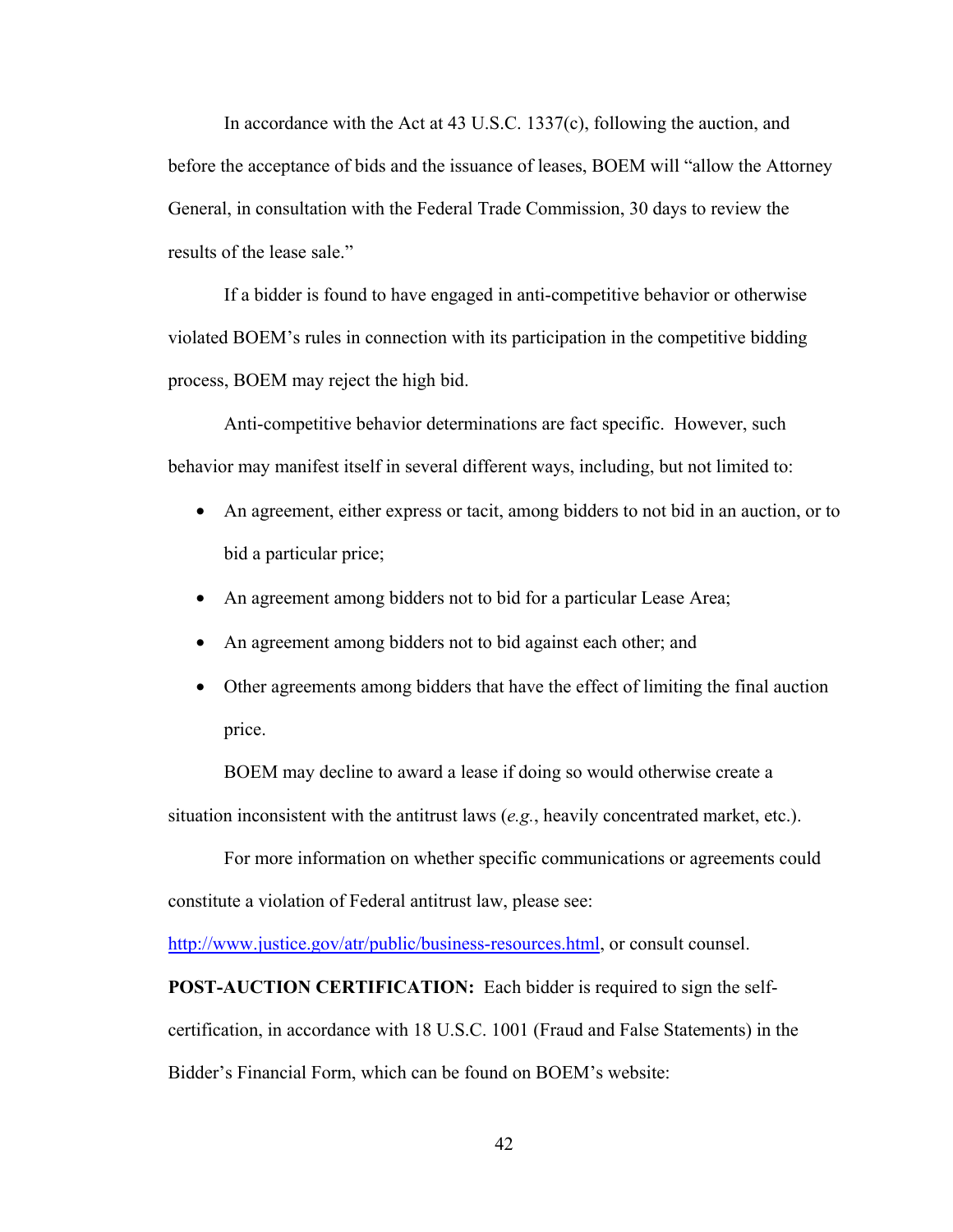http://www.boem.gov/Renewable-Energy-Program/State-Activities/Rhode-Island.aspx. The form must be filled out and returned to BOEM in accordance with the "Deadlines and Milestones for Bidders" section of this notice.

## **NON-PROCUREMENT DEBARMENT AND SUSPENSION REGULATIONS:**

Pursuant to regulations at 43 CFR Part 42, Subpart C, an OCS renewable energy Lessee must comply with the U.S. Department of the Interior's non-procurement debarment and suspension regulations at 2 CFR 180 and 1400 and agree to communicate the requirement to comply with these regulations to persons with whom the Lessee does business as it relates to this lease, by including this term as a condition in their contracts and other transactions.

**FORCE MAJEURE:** The Program Manager of BOEM's Office of Renewable Energy Programs has the discretion to change any date, time, and/or location specified in the FSN in case of a force majeure event that the Program Manager deems may interfere with a fair and proper lease sale process. Such events may include, but are not limited to, natural disasters (e.g., earthquakes, hurricanes, floods), wars, riots, acts of terrorism, fire, strikes, civil disorder or other events of a similar nature. In case of such events, bidders should call 703-787-1320 or access the BOEM website at:

http://www.boem.gov/Renewable-Energy-Program/index.aspx.

**APPEALS:** The appeals procedures are provided in BOEM's regulations at 30 CFR 585.225 and 585.118(c). Pursuant to 30 CFR 585.225:

(a) If BOEM rejects your bid, BOEM will provide a written statement of the reasons, and refund any money deposited with your bid, without interest.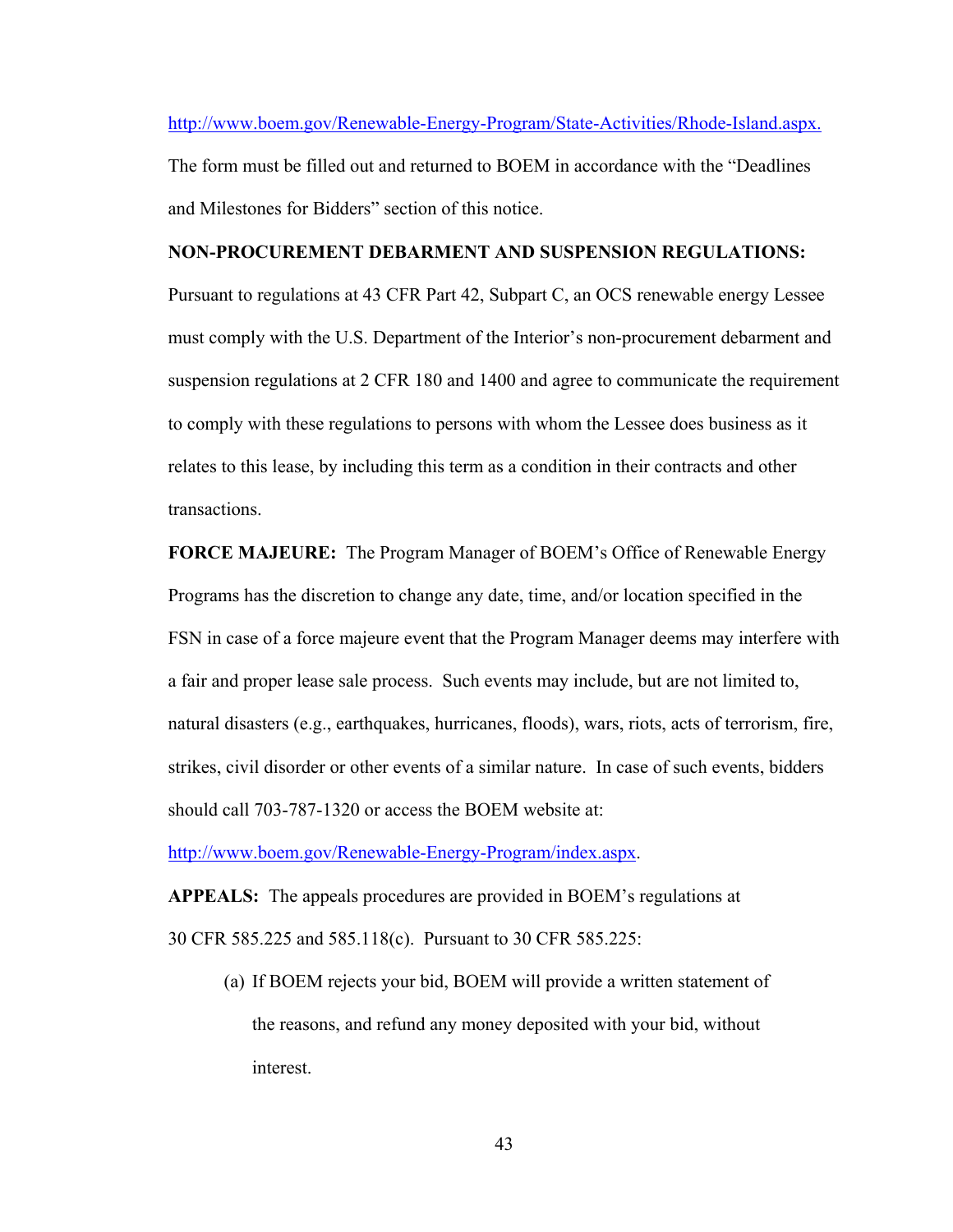(b) You will then be able to ask the BOEM Director for reconsideration, in writing, within 15 business days of bid rejection, under 30 CFR 585.118(c)(1). We will send you a written response either affirming or reversing the rejection.

The procedures for appealing adverse final decisions with respect to lease sales are described in 30 CFR 585.118(c).

# **PROTECTION OF PRIVILEGED OR CONFIDENTIAL INFORMATION:**

BOEM will protect privileged or confidential information that you submit as required by the Freedom of Information Act (FOIA). Exemption 4 of FOIA applies to trade secrets and commercial or financial information that you submit that is privileged or confidential. If you wish to protect the confidentiality of such information, clearly mark it and request that BOEM treat it as confidential. BOEM will not disclose such information, subject to the requirements of FOIA. Please label privileged or confidential information "Contains Confidential Information" and consider submitting such information as a separate attachment.

However, BOEM will not treat as confidential any aggregate summaries of such information or comments not containing such information. Additionally, BOEM may not treat as confidential the legal title of the commenting entity (e.g., the name of your company). Information that is not labeled as privileged or confidential will be regarded by BOEM as suitable for public release.

\_\_\_\_\_\_\_\_\_\_\_\_\_\_\_\_\_\_\_\_\_\_\_\_\_\_\_\_\_\_\_\_\_\_\_\_\_\_ \_May 24, 2013\_

Tommy P. Beaudreau Date Director, Bureau of Ocean Energy Management